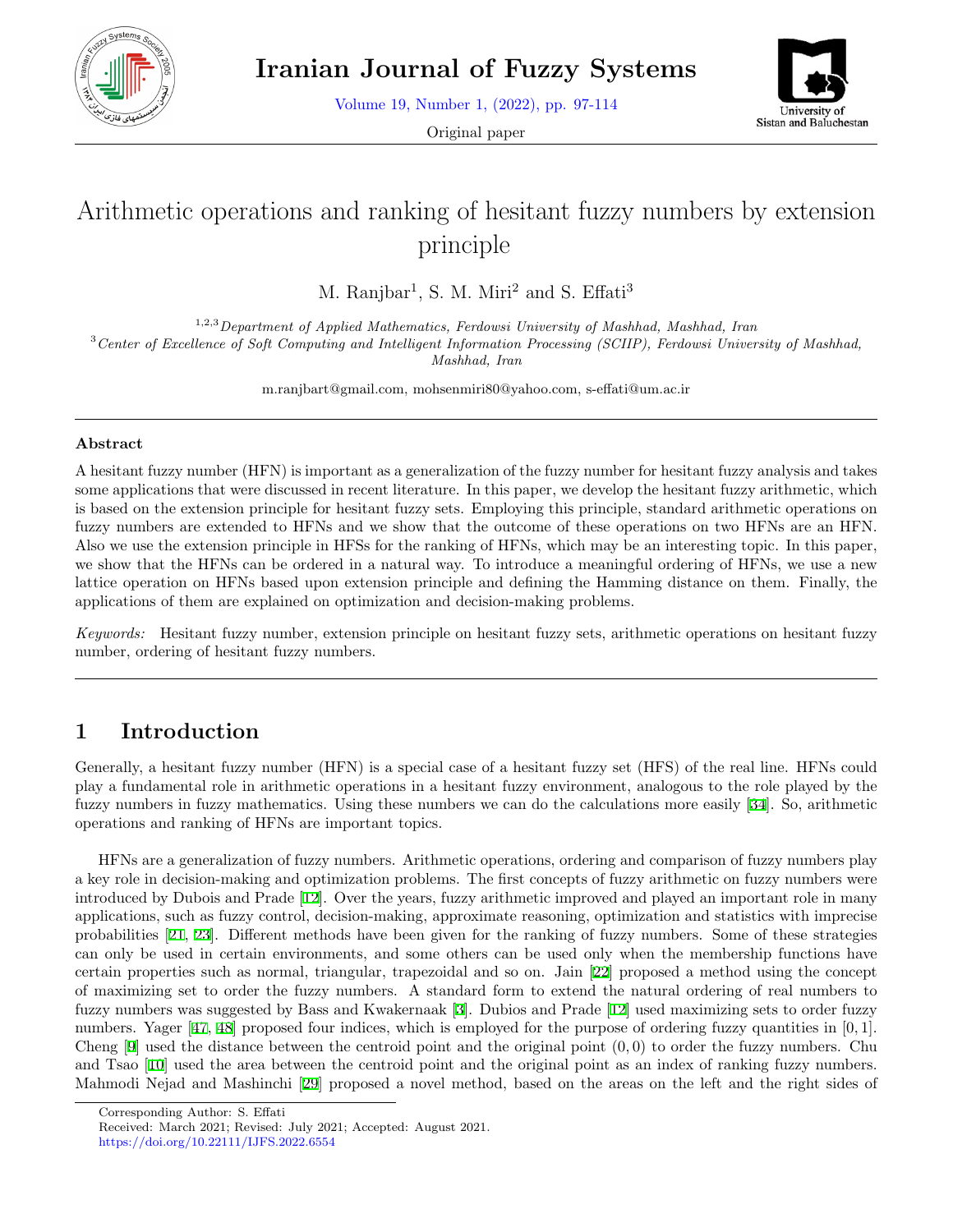fuzzy numbers for ranking fuzzy numbers. In the following, many researchers have developed methods to compare and to rank fuzzy numbers [\[2](#page-15-4), [11](#page-15-5), [37](#page-17-2), [50](#page-17-3)].

Intuitionistic fuzzy number (IFN) is a generalization of fuzzy numbers. Mitchell [\[30](#page-16-5)] interpreted IFNs as an ensemble of fuzzy numbers and introduced a ranking method for them. Grzegrorzewski [[19\]](#page-16-6) defined IFNs of a particular type and introduced a ranking method by using the expected interval of an IFN. Li [[25](#page-16-7)] introduced the concept of a triangular IFN (TIFN) as a special case of the IFN and developed a new methodology for ranking TIFNs.

HFSs are another extension of the fuzzy sets. Many studies have focused on HFSs. In many real-world problems, hesitant situations are very frequent, and HFSs make easy the handling of uncertainty caused by hesitation. By reviewing the specialized literature, we can observe the applicability and quick growth of them [\[1](#page-15-6), [7](#page-15-7), [8](#page-15-8), [14,](#page-16-8) [15,](#page-16-9) [16](#page-16-10), [17](#page-16-11), [18](#page-16-12), [25](#page-16-7), [26](#page-16-13), [28](#page-16-14), [31,](#page-16-15) [33,](#page-16-16) [35,](#page-17-4) [36,](#page-17-5) [40,](#page-17-6) [41,](#page-17-7) [42,](#page-17-8) [43,](#page-17-9) [45,](#page-17-10) [49](#page-17-11), [51](#page-17-12)]. Arithmetic operations, ranking and comparing of HFSs could play a needed role in the decision-making, optimization, expert system problems, and so on, in hesitant fuzzy environments [[27,](#page-16-17) [34](#page-16-0), [38\]](#page-17-13). So far, some kinds of operations and hesitant fuzzy ranking methods have been proposed while we have a discrete reference set of HFSs. Xia and Xu [\[44](#page-17-14)] developed a method to deal with multi-attribute decision-making with anonymity based on a series of the hesitant fuzzy aggregation operators. Zhu et al. [[52\]](#page-17-15) proposed an approach to address multi-attribute decision-making problems using the weighted hesitant fuzzy geometric Bonferroni mean and the weighted hesitant fuzzy Choquet geometric Bonferroni mean operators. Gu et al. [[20\]](#page-16-18) investigated the evaluation model for a risk investment with hesitant fuzzy information and employed the hesitant fuzzy weighted averaging operator to aggregate the hesitant fuzzy information corresponding to each alternative. Farhadinia [[13\]](#page-15-9) presented a series of score functions for HFSs providing a variety of new methods for ranking HFSs. Ranjbar and Effati [[32](#page-16-19)] proposed a general definition of order for hesitant fuzzy elements whose members are fuzzy numbers. Also in [[34](#page-16-0)] they proposed a hesitant fuzzy relationship for comparing two HFNs, as an HFS with some additional properties, based on expected intervals by  $(\alpha, k)$ -cut approach on them, and finally they give a new binary operation on HFNs. However this method has a high computational volume by increasing the number of elements of HFNs and operators and has not directly used the extension principle on HFSs. In this paper, by the extension principle for HFSs in [[1](#page-15-6)], we propose standard arithmetic operations on HFNs and introduce a partial ordering to compare two HFNs. Also, we propose a meaningful ordering of HFNs based on the Hamming distance.

The rest of this paper has been organized as follows: In Section [2](#page-1-0) , we review some concepts related to the paper. In Section [3](#page-5-0) we present a method for developing an HFN arithmetic based on the extension principle for HFSs. In Section [4](#page-8-0), we propose a new partial and meaningful ordering of HFNs. In Section [5](#page-10-0), to illustrate the applicability of the proposed technique, two examples are used. Discussion and comparative analyses of new arithmetic operation are presented in Section [6](#page-13-0). Finally, some conclusions are given in Section [7.](#page-15-10)

### <span id="page-1-0"></span>**2 Preliminaries**

In the following, we review some necessary definitions and basic concepts, which are used in this paper.

**Definition 2.1.** [[24\]](#page-16-20) *Let S be a set and ℜ be a relation on S. We call ℜ a partial ordering on S if it satisfies the following properties:*

- (*i*) *For all*  $x \in S$ *, it follows that*  $(x, x) \in \Re$ ;
- (*ii*) *If*  $x, y \in S$  *and both*  $(x, y) \in \Re$  *and*  $(y, x) \in \Re$ , *then*  $x = y$ ;
- $(iii)$  *If*  $x, y, z \in S$  *and both*  $(x, y) \in \Re$  *and*  $(y, z) \in \Re$ , *then*  $(x, z) \in \Re$ .

*We refer to property (i) as reflexivity, to property (ii) as anti-symmetry, and to property (iii) as transitivity.*

A noteworthy feature of a partial ordering (as opposed to a total ordering, to be discussed below) is that not every two elements of the set *S* need be comparable. For example, let us say that  $(A, B) \in \mathcal{R}$  if  $A \subset B$ . Now if  $A = \{x \in \mathbb{R} : 2 < x < 5\}$  and  $B = \{x \in \mathbb{R} : 3 < x < 7\}$ , then yet neither  $(A, B) \in \mathbb{R}$  nor  $(B, A) \in \mathbb{R}$ .

A partial order  $\Re$  on a set *S* is a total or linear order if for all  $x, y \in S$ , we have  $(x, y) \in \Re$  or  $(y, x) \in \Re$ . The expression of partially ordered set indicates that the elements of the set can be ordered but that it may not be possible to specify an ordering for every pair of elements.

A partially ordered set in which every pair of elements has both a least upper bound (LUB) and a greatest lower bound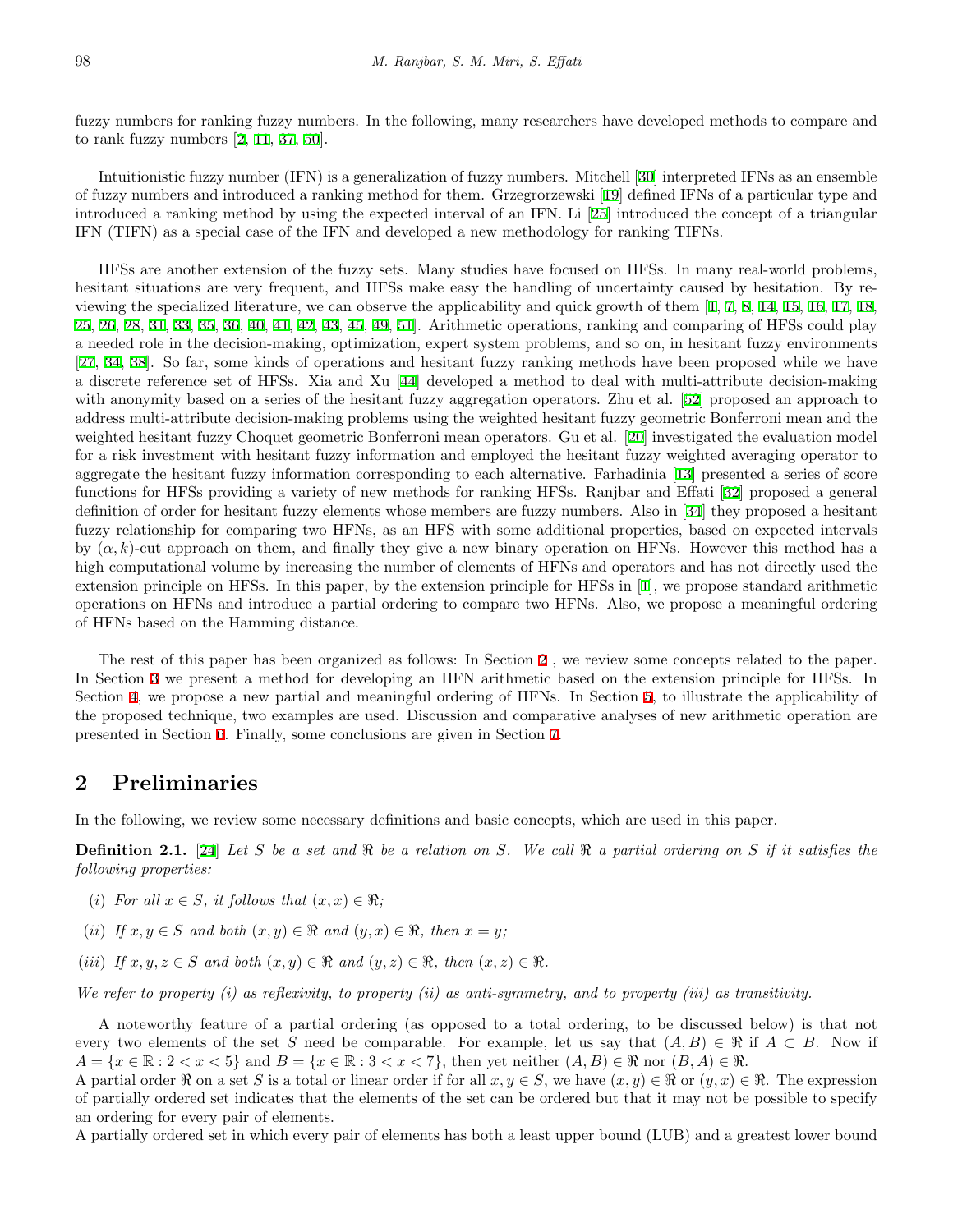(GLB) is called a lattice. Lattices have many special properties. Furthermore, lattices are used in many different applications such as models of information flow and play an important role in Boolean algebra.

In this paper, we want to define arithmetic operations on HFNs and a method to compare two HFNs. For this purpose, in the following, we give some relevant concepts and notation.

**Definition 2.2.** [[53\]](#page-17-16) If X is a collection of objects denoted generically by x, then a fuzzy set  $\tilde{A}$  in X is a set of ordered pairs  $\tilde{A} = \{(x, \mu_{\tilde{A}}(x)) \mid x \in X\}$ , where  $\mu_{\tilde{A}}(x)$  is called the grade of membership or membership function of x in  $\tilde{A}$ .

<span id="page-2-0"></span>**Remark 2.3.** *When*  $X = \{x_1, \ldots, x_n\}$  *is a finite set, a fuzzy set on*  $X$  *is expressed as* 

$$
\tilde{A} = \sum_{i=1}^{n} \frac{\mu_{\tilde{A}}(x_i)}{x_i}
$$

*,*

*where*  $\mu_{\tilde{A}}(x_i)$  *is the grade of membership of*  $x_i$  *in*  $\tilde{A}$ *. Also, when*  $X = [a, b]$  *is not finite, we write* 

$$
\tilde{A} = \int_X \frac{\mu_{\tilde{A}}(x)}{x},
$$

*where*  $\mu_{\tilde{A}}(x)$  *is the membership function of x in*  $\tilde{A}$  *for all*  $x \in [a, b]$ *.* 

Among the several types of fuzzy sets, there are sets on the real numbers under certain conditions, and they are viewed as fuzzy numbers. In order to computational efficiency in arithmetic fuzzy, triangular and trapezoidal fuzzy numbers are often used (see [[53\]](#page-17-16)).

In the following, we define the concept of the HFSs as an extension of the fuzzy sets, which was introduced in [[42](#page-17-8)].

**Definition 2.4.** [[42\]](#page-17-8) Let X be a collection of objects denoted generically by x; then an HFS  $\tilde{H}$  in X is a set of ordered *pairs as follows:*

$$
\tilde{\tilde{H}} = \{ \left( x, h_{\tilde{\tilde{H}}}(x) \right) \mid x \in X \}.
$$

*The same as Remark [2.3](#page-2-0) for fuzzy sets, when X is a finite set*  $\{x_1, \ldots, x_n\}$ *, an HFS*  $\tilde{H}$  *on X is expressed as* 

$$
\tilde{\tilde{H}} = \sum_{i=1}^{n} \frac{h_{\tilde{H}}(x_i)}{x_i},
$$

where  $h_{\tilde{H}}(x_i) = \{h_{\tilde{H}}^1(x_i), \ldots, h_{\tilde{H}}^{l(x_i)}(x_i)\}\$  with  $l(x_i) = |h_{\tilde{H}}(x_i)|$  is the possible membership degrees of the element  $x_i \in X$ *to the set*  $\tilde{H}$  *for*  $i = 1, \ldots, n$ *. Also, when X is infinite an HFS*  $\tilde{H}$  *is written as* 

$$
\tilde{\tilde{H}} = \int_X \frac{h \, \tilde{\tilde{H}}^{(x)}}{x},
$$

where  $h_{\tilde{H}}(x) = {\mu_{\tilde{H}^1}(x), \ldots, \mu_{\tilde{H}^{l(x)}}(x)}$  with  $l(x) = |h_{\tilde{H}}(x)|$  is the possible membership degrees of the element  $x \in X$  to *the set*  $\tilde{H}$  given by the membership functions  $\mu_{\tilde{H}j}(x)$  for  $j = 1, \ldots, l(x)$ .

**Remark 2.5.** An HFS  $\tilde{U}$  on X is uniformly typical if there is a number p such that  $l(x) \leq p$  for each  $x \in X$ . In [\[1](#page-15-6)], a *uniformly typical HFS is abbreviated by UHFS. The characteristic of the each uniformly typical*  $h_{\tilde{U}}$  *is well defined due to finiteness as follows:*

$$
Char(h_{\tilde{U}}) = \max\{l(x) : x \in X\}.
$$

To be easily understood, we express the UHFS  $\tilde{U}$  while X is infinite and for all  $x \in X$ , we have  $l(x) = p$ , by

$$
\tilde{\tilde{\mathbf{U}}} = {\tilde{U}}^j \}_{j=1}^p.
$$

<span id="page-2-1"></span>**Definition 2.6.** Let  $\tilde{\tilde{U}} = \{\tilde{U}^i\}_{i=1}^p$  and  $\tilde{\tilde{V}} = \{\tilde{V}^j\}_{j=1}^q$  be two UHFSs on X. We say that  $\tilde{\tilde{U}}$  is a hesitant fuzzy subset of  $\tilde{\tilde{V}}$ , if there is a one-to-one function as  $\varphi: \{1,\ldots,p\} \longrightarrow \{1,\ldots,q\}$  such that  $\mu_{\tilde{U}^i}(x) \leq \mu_{\tilde{V}^{\varphi(i)}}(x)$ , for all  $i \in \{1,\ldots,p\}$ *and for all*  $x \in X$ *, then we show it as*  $\tilde{U} \subset \tilde{V}$ *.*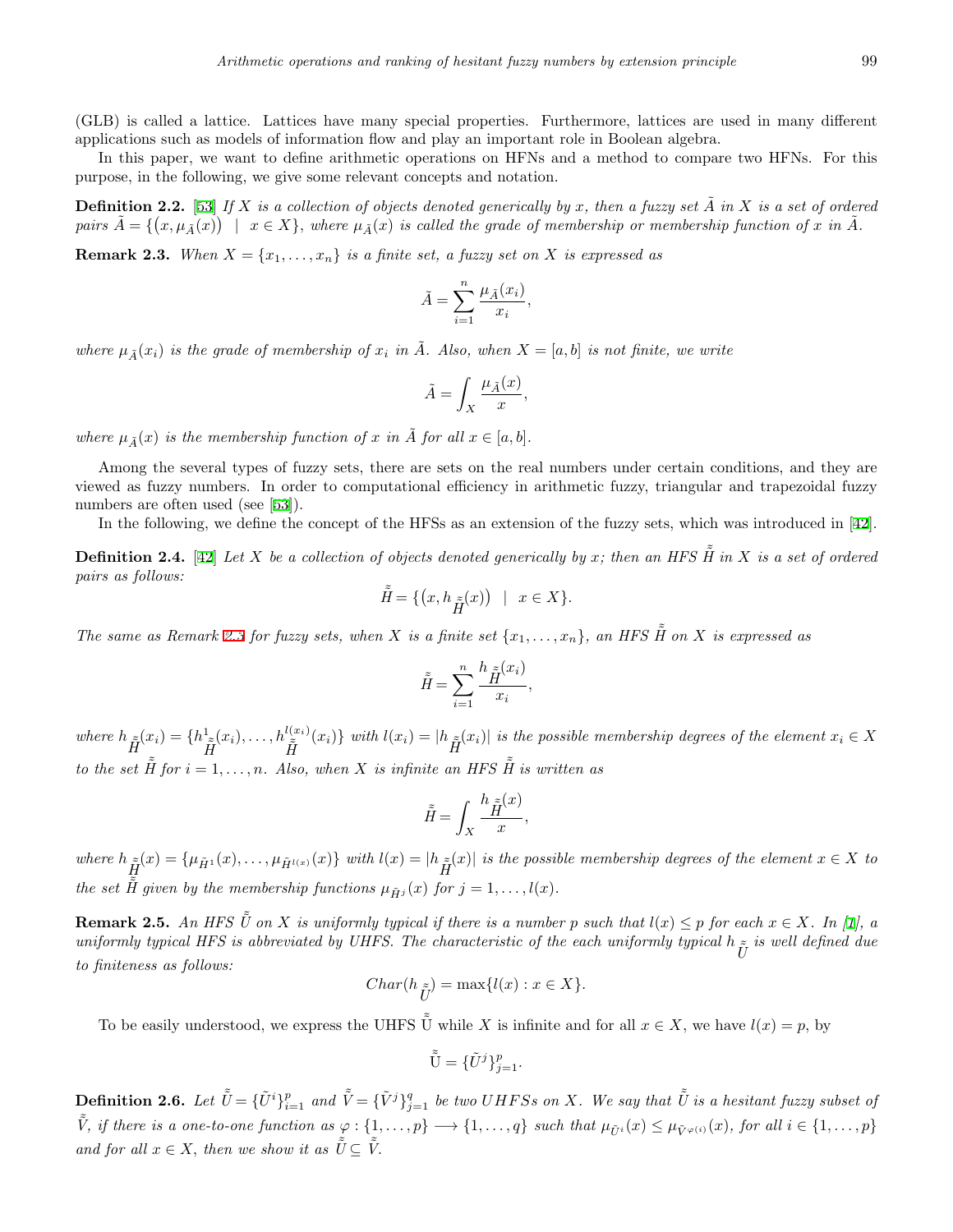**Definition 2.7.** Let  $\tilde{\tilde{U}} = \{\tilde{U}^i\}_{i=1}^p$  and  $\tilde{\tilde{V}} = \{\tilde{V}^j\}_{j=1}^q$  be two UHFSs on X. We say that  $\tilde{\tilde{U}}$  is a strong hesitant fuzzy subset of  $\tilde{V}$ , if there is a one-to-one function as  $\varphi: \{1,\ldots,p\} \longrightarrow \{1,\ldots,q\}$  such that  $\mu_{\tilde{U}^i}(x) = \mu_{\tilde{V}^{\varphi(i)}}(x)$ , for all  $i \in \{1, \ldots, p\}$  *and for all*  $x \in X$ *, then we show it as*  $\tilde{U} \subseteq \tilde{V}$ .

**Remark 2.8.** It should be noted that if  $\tilde{U} \subseteq \tilde{V}$  then  $\tilde{U} \subseteq \tilde{V}$ , but the opposite is not true. Also  $\tilde{U} \subseteq \tilde{V}$  implies that  $Char(h_{\tilde{U}}) \leq Char(h_{\tilde{V}}).$ 

In [[1\]](#page-15-6), it was defined a new principle that the mapping  $f : X \longrightarrow Y$  can be extended to  $\tilde{f} : UHFS(X) \longrightarrow UHFS(Y)$ through the following definition.

**Definition 2.9.** [[1\]](#page-15-6) For each  $h_{\tilde{U}} \in UHFS(X)$  with characteristic p, we decompose  $h_{\tilde{U}}(x) = \{h_{\tilde{U}}^{\sigma(1)}(x), \ldots, h_{\tilde{U}}^{\sigma(l(x))}(x)\}\$ where  $h_{\tilde{U}}^{\sigma(1)}(x) < \cdots < h_{\tilde{U}}^{\sigma(l(x))}(x)$  and  $l(x) \leq p$  for all  $x \in X$  and there must be  $x \in X$  with  $l(x) = p$ . Then the new extension principle allows us to define a UHFS  $h \tilde{V}(y)$  in Y by  $\tilde{\tilde{V}} = \{(y, h \tilde{V}(y)) | y \in Y\}$ , where

$$
h_{\widetilde{V}}(y) = \bigcup_{j=1,\ldots,p} \left\{ \sup_{x \in f^{-1}(y)} \{ h_{\widetilde{U}}^{\sigma(j)}(x) : f(x) = y, x \in X \} \right\}.
$$

Clearly  $\tilde{\hat{V}}$  is another UHFS with characteristic p. By notational convenience, we also denote the standard decomposition of the typical HFE  $h_{\tilde{V}}(y)$  as

$$
h_{\tilde{V}}(y) = \{h_{\tilde{V}}^1(y), \dots, h_{\tilde{V}}^p(y)\},\
$$

where,  $h^j$  $\tilde{\widetilde{V}}(y) = \sup_{x \in f^{-1}(y)} \{h_{\widetilde{z}}^{\sigma(j)}\}\$  $\tilde{U}^{(j)}(x)$ :  $f(x) = y, x \in X$  for each  $j = 1, \ldots, p$ . It should be noted that  $\{\sup \emptyset\} = 0$ when there is no  $x \in X$  such that  $y = f(x)$ .

In [\[34](#page-16-0)], it was presented the definition of HFNs, while *X* is infinite as a special type of HFSs, as follows.

<span id="page-3-2"></span>**Definition 2.10.** [[34\]](#page-16-0) Let  $\tilde{M}$  be a UHFS with  $Char(h_{\tilde{M}}) = p$  as  $\tilde{M} = {\tilde{M}}^j \}_{j=1}^p$ . Then we call it an HFN, if

- (1)  $\tilde{M}^j \in \mathbb{F}$ , for all  $j = 1, \ldots, p$ ,
- $(2)$   $\bigcap_{j=1}^p$   $\tilde{M}_1^j \neq \emptyset$ ,

where  $\mathbb F$  is space of fuzzy numbers and  $\tilde{M}_1^j$  is a 1-cut for the jth  $(j = 1, \ldots, p)$  element of the UHFS  $\tilde{M}$ .

The space of HFNs is denoted by HF. In [[34\]](#page-16-0), the difference between HFSs and HFNs can be seen.

**Definition 2.11.** Let  $\tilde{M} = {\{\tilde{M}^j\}}_{j=1}^p$  be an HFN, with characteristic  $l(x) = p$  for all  $x \in X$ . Then the extension principle allows us to define the HFN  $\tilde N$  in Y induced by the HFN  $\tilde M$  in X through  $f:X\longrightarrow Y$  as  $\tilde{\tilde N}=\{\tilde N^j\}_{j=1}^p,$  where

$$
\tilde{N}^j = \{ (y, \mu_{\tilde{N}^j}(y)) \mid y = f(x) \quad x \in X \},
$$

*and*

$$
\mu_{\tilde{N}^j}(y) = \begin{cases} \sup_{x \in f^{-1}(y)} & \{ \mu_{\tilde{M}^{\sigma(j)}}(x) \} & \text{if } f^{-1}(y) \neq \emptyset \\ 0 & \text{if } f^{-1}(y) = \emptyset, \end{cases}
$$
(1)

*in which*  $\tilde{M}^{\sigma(j)}$  *is the jth smallest membership function in*  $\tilde{M}$  ordered by a one ranking function in fuzzy number.

In this paper, we use the Yager index from [\[48](#page-17-1)] for ordering fuzzy numbers.

<span id="page-3-0"></span>**Example 2.12.** Let  $X = \mathbb{R}$  be a continuous reference set, and take the HFN  $\tilde{M} = \{ \tilde{M}^1, \tilde{M}^2 \}$ , where  $\tilde{M}^1 = (0, 2, 4)$  and  $\tilde{M}^2 = (1, 2, 3)$  are two triangular fuzzy numbers (see Figure [1\)](#page-4-0). Let the function  $f : X \to Y$  be given by  $y = 2x+1$ . Then *the extension principle on HFNs allows us to define the HFN*  $\tilde{N}$  *in Y induced by the HFN*  $\tilde{M}$  *in X through*  $f: X \longrightarrow Y$ *as follows:*

$$
\tilde{\tilde{N}} = \{ \tilde{N}^1, \tilde{N}^2 \},
$$

<span id="page-3-1"></span>*in which*  $\tilde{N}^1 = (1, 5, 9)$  *and*  $\tilde{N}^2 = (3, 5, 7)$  $\tilde{N}^2 = (3, 5, 7)$  $\tilde{N}^2 = (3, 5, 7)$  *(see Figure 2).*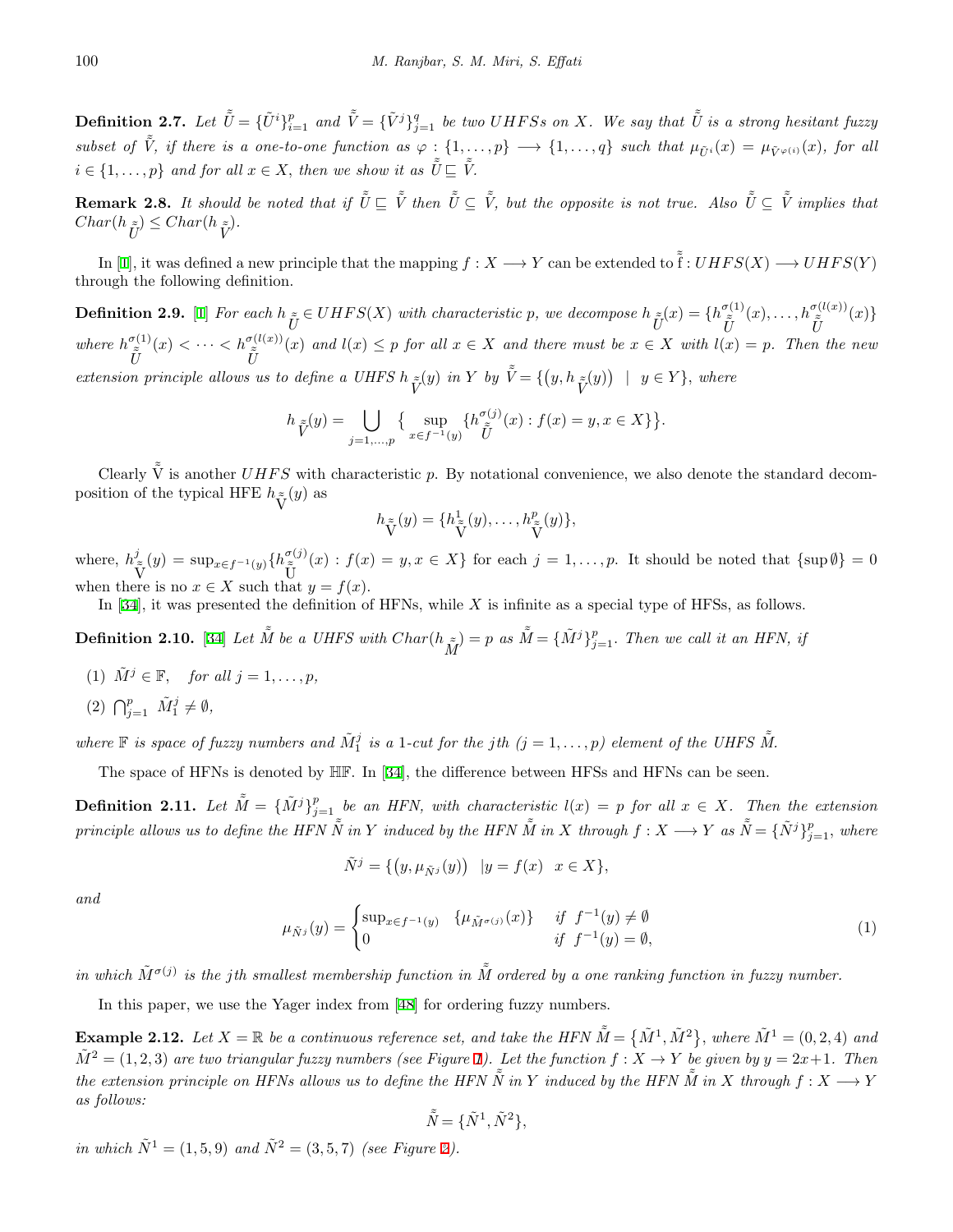

<span id="page-4-0"></span>Figure 1: HFN M in Example [2.12](#page-3-0).



<span id="page-4-1"></span>Figure 2: HFN N in Example [2.12.](#page-3-0)

**Remark 2.13.** If  $\tilde{M}_1, \ldots, \tilde{M}_n$  are HFNs in  $X_1, \ldots, X_n$  with the corresponding elements  $\{\tilde{M}_1^{\sigma(j)}\}_{j=1}^p, \ldots, \{\tilde{M}_n^{\sigma(j)}\}_{j=1}^p,$ *respectively. The extension principle of HFNs allows us to extend the crisp function*  $y = f(x_1, x_2, \ldots, x_n)$  to act on n HFNs of X, such that  $\tilde{\tilde{N}} = f(\tilde{M}_1, \ldots, \tilde{M}_n)$ . Here the HFN  $\tilde{\tilde{N}}$  is defined by  $\tilde{\tilde{N}} = {\tilde{N}}^j\}_{j=1}^p$ , where

$$
\tilde{N}^j = \left\{ (y, \mu_{\tilde{N}^j}(y)) : y = f(x_1, \ldots, x_n), (x_1, \ldots, x_n) \in X_1 \times \cdots \times X_n \right\},\
$$

*and*

$$
\mu_{\tilde{N}^j}(y) = \sup_{y = f(x_1, ..., x_n)} \min \{ \tilde{M}_1^{\sigma(j)}, ..., \tilde{M}_n^{\sigma(j)} \},
$$
\n(2)

*for*  $j = 1, ..., p$ *.* 

Distance measure is a fundamental and important issue of theory of sets. For HFSs, the axiomatic definition of distance measure was addressed by [[46](#page-17-17)] as follows.

**Definition 2.14.** [\[46](#page-17-17)] Let  $\tilde{U}$  and  $\tilde{V}$  be two HFSs on  $X = \{x_1, x_2, \ldots, x_n\}$ . Then the distance measure between  $\tilde{U}$  and  $\tilde{\tilde{V}}$  *is defined as*  $d(\tilde{\tilde{U}}, \tilde{\tilde{V}})$  *satisfying the following properties:* 

- $(1)$   $0 \leq d(\tilde{\tilde{U}}, \tilde{\tilde{V}}) \leq 1;$
- (2)  $d(\tilde{\tilde{U}}, \tilde{\tilde{V}}) = 0$  if and only if  $\tilde{\tilde{U}} = \tilde{\tilde{V}}$ ;

$$
(3) d(\tilde{\tilde{U}}, \tilde{\tilde{V}}) = d(\tilde{\tilde{V}}, \tilde{\tilde{U}}).
$$

In most cases,  $l_{\tilde{V}}(x) \neq l_{\tilde{V}}(x)$ . For convenience, let  $l(x) = \max\{l_{\tilde{U}}(x), l_{\tilde{V}}(x)\}\$  for each x in X. To operate correctly, we should extend the shorter one until both of them have the same length. Drawing on the well-known Hamming distance, a hesitant normalized Hamming distance is defined as follows:

$$
d(\tilde{\tilde{U}}, \tilde{\tilde{V}}) = \frac{1}{n} \sum_{i=1}^{n} \left[ \frac{1}{l(x_i)} \sum_{j=1}^{l(x_i)} |h_{\tilde{\tilde{U}}}^{\sigma(j)}(x_i) - h_{\tilde{\tilde{V}}}^{\sigma(j)}(x_i)| \right].
$$
\n(3)

Also, for any  $x \in [a, b]$ , a continuous hesitant normalized Hamming distance for  $\tilde{M} = {\{\tilde{M}_1^{\sigma(j)}\}}_{j=1}^p$  and  $\tilde{\tilde{N}} = {\{\tilde{N}_1^{\sigma(j)}\}}_{j=1}^p$ is defined as follows: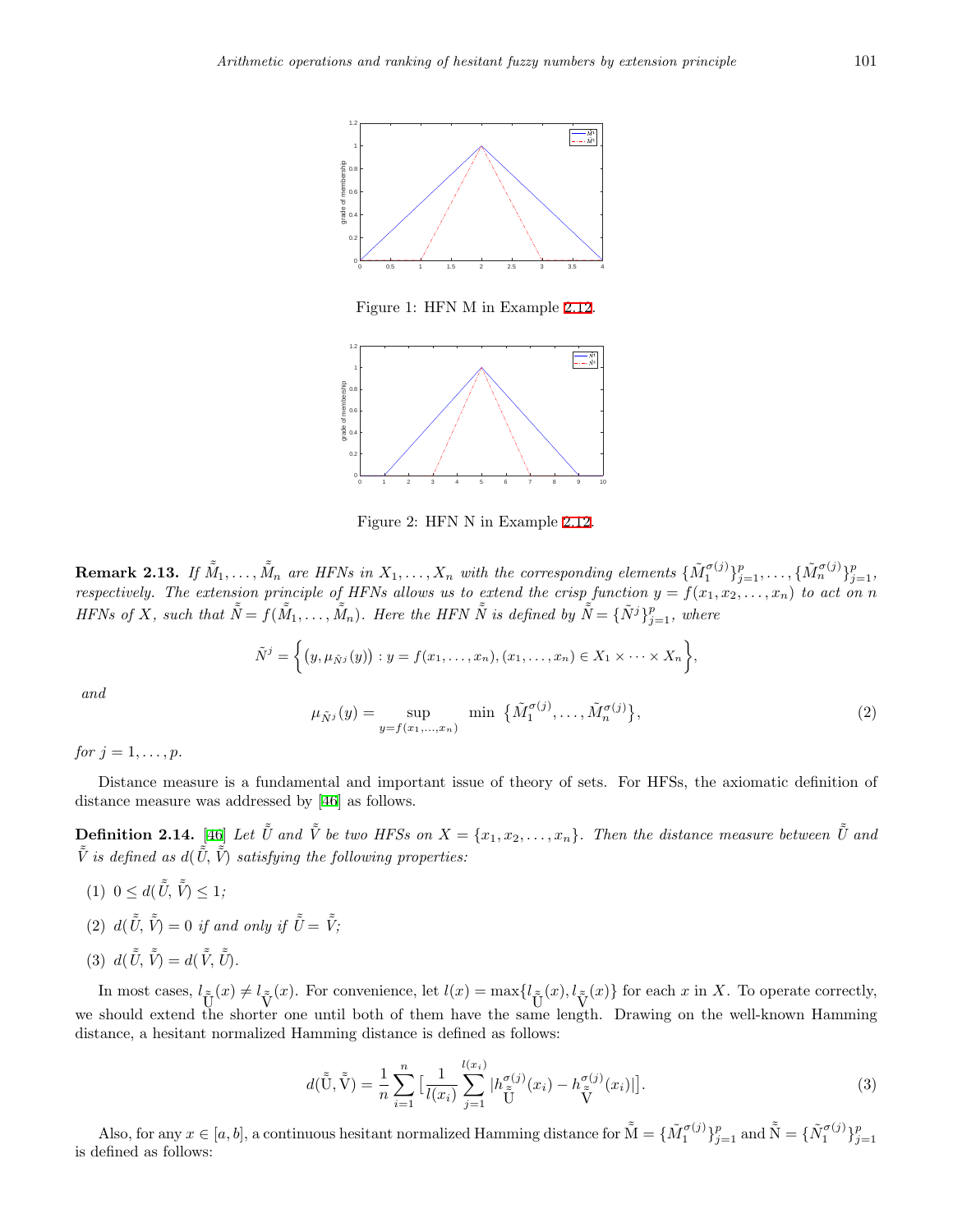$$
d(\tilde{\mathbf{M}}, \tilde{\mathbf{N}}) = \frac{1}{b-a} \sum_{j=1}^{p} \left(\frac{1}{p} \int_{a_j}^{b_j} |\tilde{M}^{\sigma(j)} - \tilde{N}^{\sigma(j)}| \right),\tag{4}
$$

<span id="page-5-9"></span>where *p* is characteristic of HFNs  $\tilde{M}$  and  $\tilde{N}$ ,  $[a_j, b_j]$  is union of the support for both the fuzzy numbers  $\tilde{M}^j$  and  $\tilde{N}^j$  for  $j = 1, \ldots, p$ , and  $a = \min_{j} \{a_j\}$  and  $b = \max_{j} \{b_j\}$ .

#### <span id="page-5-0"></span>**3 New arithmetic operations on hesitant fuzzy numbers**

The arithmetic of HFNs can be taken as a generalization of the fuzzy arithmetic. The modelling based on the hesitant fuzzy arithmetic is expected to express the situation more realistically. In this section, we present a new method for developing the HFN arithmetic based on the extension principle for HFSs. Recently, in [[34\]](#page-16-0), a new binary operation *∗* : R *×* R *→* R on HFNs is given as follows:

<span id="page-5-1"></span>
$$
\tilde{\tilde{\mathbf{M}}}\tilde{\tilde{\ast}}\tilde{\tilde{\mathbf{N}}} = \left\{ \tilde{M}^i \tilde{\ast} \tilde{N}^j \right\}_{i=1,2,\dots,n, \ j=1,2,\dots,m}.\tag{5}
$$

where  $\tilde{M} = \{\tilde{M}^1,\ldots,\tilde{M}^n\}$  and  $\tilde{\tilde{N}} = \{\tilde{N}^1,\ldots,\tilde{N}^m\} \in \mathbb{HF}$ . Then it was shown that the outcome of the operation  $\tilde{\tilde{*}}$  on two HFNs is an HFN (see [[34,](#page-16-0) Theorem 3.2 ]). Section 6 shows that with increasing operators and characteristic of each HFN, this definition has a high computational volume. To solve this problem, in this paper, we introduce a new definition of arithmetic operations on the HFNs as follows.

<span id="page-5-3"></span>**Definition 3.1.** let \* denote any of the four basic arithmetic operations and let  $\tilde{M} = {\{\tilde{M}_1^{\sigma(j)}\}}_{j=1}^p$  and  $\tilde{\tilde{N}} = {\{\tilde{N}_1^{\sigma(j)}\}}_{j=1}^p$ *denote HFNs. Then, we define an HFS on*  $\mathbb{R}$ ,  $\tilde{M}$ <sup>\*</sup>  $\tilde{\phantom{a}}$  $\tilde{\tilde{N}}$ , by the result of Remark [2.13](#page-3-1) as follows:

$$
\tilde{M} *_{z}\tilde{N}(z) = \bigcup_{j=1,\ldots,p} \left\{ \sup_{z=x*y} \left\{ \min \left\{ \mu_{\tilde{M}^{\sigma(j)}}(x), \mu_{\tilde{N}^{\sigma(j)}}(y) \right\} \right\} \right\},\tag{6}
$$

*for all*  $z \in \mathbb{R}$ *.* 

For convenience , we can denote ([6\)](#page-5-1) as  $\tilde{\tilde{M}}$  <u> $*$ </u>  $\approx$  $\tilde{\tilde{N}}(z) = \left\{ \tilde{M}^{\sigma(j)} \tilde{*} \tilde{N}^{\sigma(j)}(z) \right\}_{j=1}^{p}$ 

<span id="page-5-8"></span>**Remark 3.2.** *In some cases, the cardinality of two HFNs is not equal; thus we should extend the shorter one until both have the same length when we perform arithmetic operations on them. To extend the shorter one, the best way is to add the same value several times in it. In fact, we can extend the shorter one by adding any value in it. The selection of this value mainly depends on the decision-makers risk preferences. Optimists anticipate desirable outcomes and may add the maximum value, while pessimists expect unfavorable outcomes and may add the minimum value* [\[46\]](#page-17-17)*. In this paper, in such situations, we propose to add the maximum value.*

<span id="page-5-5"></span>More specifically, for basic arithmetic operations, we have

<span id="page-5-4"></span>
$$
\tilde{\mathbf{M}} \underset{\approx}{\oplus} \tilde{\mathbf{N}}(z) = \bigcup_{j=1,\dots,p} \left\{ \sup_{z=x+y} \{\min \left\{ \mu_{\tilde{M}^{\sigma(j)}}(x), \mu_{\tilde{N}^{\sigma(j)}}(y) \right\} \right\},\tag{7}
$$

$$
\tilde{\mathbf{M}} \underset{\approx}{\sup} \tilde{\mathbf{N}}(z) = \bigcup_{j=1,\dots,p} \left\{ \sup_{z=x-y} \{\min \left\{ \mu_{\tilde{M}^{\sigma(j)}}(x), \mu_{\tilde{N}^{\sigma(j)}}(y) \right\} \} \right\},\tag{8}
$$

$$
\tilde{\mathbf{M}} \underset{\approx}{\otimes} \tilde{\mathbf{N}}(z) = \bigcup_{j=1,\dots,p} \left\{ \underset{z=x \times y}{\sup} \{ \min \left\{ \mu_{\tilde{M}^{\sigma(j)}}(x), \mu_{\tilde{N}^{\sigma(j)}}(y) \right\} \} \right\},\tag{9}
$$

$$
\tilde{\mathbf{M}} \underset{\approx}{\circ} \tilde{\mathbf{N}}(z) = \bigcup_{j=1,\dots,p} \left\{ \sup_{z=x/y} \left\{ \min \left\{ \mu_{\tilde{M}^{\sigma(j)}}(x), \mu_{\tilde{N}^{\sigma(j)}}(y) \right\} \right\} \right\}. \tag{10}
$$

<span id="page-5-7"></span><span id="page-5-6"></span>Although  $\tilde{\tilde{M}}$  *∗*  $\approx$  $\tilde{\tilde{N}}$  is an HFS, in the following, we show that it is an HFN, which is a subject of the following lemma and theorem.

<span id="page-5-2"></span>**Lemma 3.3.** *Let*  $\tilde{V}$  *be an HFN. If*  $\tilde{U} \subseteq \tilde{V}$ *, then*  $\tilde{U}$  *is an HFN.*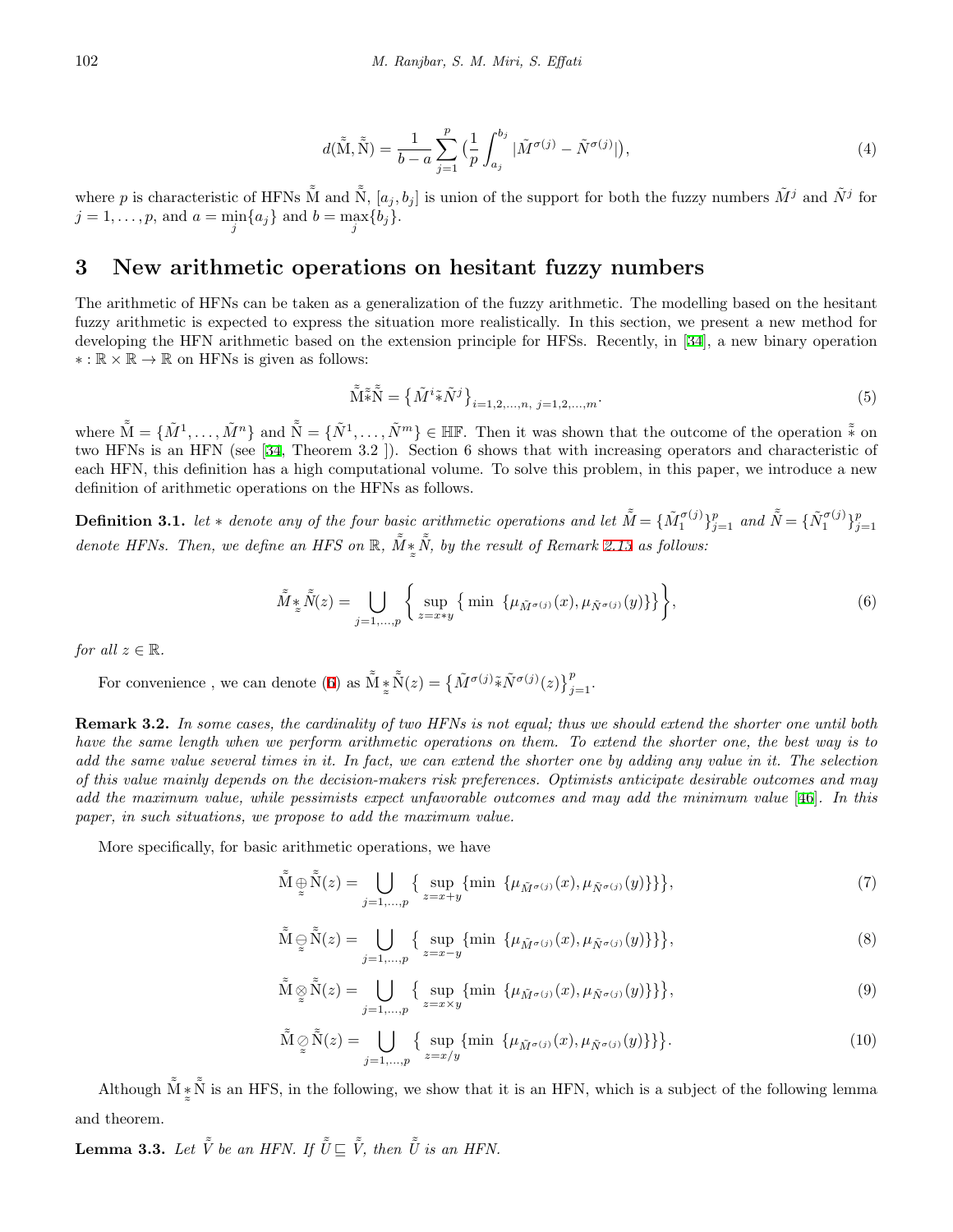*Proof.* Let  $\tilde{\tilde{U}} = {\{\tilde{U}^i\}}_{i=1}^p$  and  $\tilde{\tilde{V}} = {\{\tilde{V}^j\}}_{j=1}^q$ , due to the  $\tilde{\tilde{U}} \subseteq \tilde{\tilde{V}}$ , we know by Definition [2.7](#page-2-1) that there is a one-to-one function as  $\varphi: \{1,\ldots,p\} \longrightarrow \{1,\ldots,q\}$  such that  $\tilde{U}^i = \tilde{V}^{\varphi(i)}$  for all  $i \in \{1,\ldots,p\}$ . Since  $\tilde{\tilde{V}}$  is an HFN, we have  $\tilde{V}^{\varphi(i)} \in \mathbb{F}$  for each  $i \in \{1, \ldots, p\}$ . Hence  $\tilde{U}^i \in \mathbb{F}$ . On the other hand, it can be written

<span id="page-6-0"></span>
$$
\bigcap_{j=1}^{q} \tilde{V}_{1}^{j} \subseteq \bigcap_{i=1}^{p} \tilde{V}_{1}^{\varphi(i)} = \bigcap_{i=1}^{p} \tilde{U}_{1}^{i}.
$$
\n(11)

Now, since  $\tilde{\tilde{V}} \in \mathbb{HF}$ , we have  $\bigcap_{j=1}^q \tilde{V}_1^j \neq \emptyset$ . Hence, it follows from ([11\)](#page-6-0) that  $\bigcap_{i=1}^p \tilde{U}_1^i \neq \emptyset$ . Hence, due to Definition [2.10,](#page-3-2) it shows  $\tilde{\tilde{U}} \in \mathbb{HF}$ .  $\Box$ 

**Notation 3.4.** *It should be noted that in Lemma [3.3](#page-5-2), the condition*  $\tilde{A} \subseteq \tilde{B}$  cannot be replaced by the weaker condition  $\tilde{A} ⊆ \tilde{B}$ .

<span id="page-6-3"></span>**Theorem 3.5.** Let  $* \in {\oplus, \ominus, \otimes, \oslash}$ , and let  $\tilde{M}$  and  $\tilde{N}$  be two HFNs with equal characteristics. Then, the HFS  $\tilde{M} *$  $\tilde{\phantom{a}}$  $\tilde{\tilde{N}}$ *in Definition [3.1](#page-5-3) is an HFN.*

*Proof.* Let  $\tilde{M} = {\{\tilde{M}^i\}}_{i=1}^p$  and  $\tilde{N} = {\{\tilde{N}^i\}}_{i=1}^p$ . Also, let  $\tilde{\tilde{U}} = \tilde{M} \frac{*}{z}$  $\tilde{\mathbf{N}} = {\{\tilde{U}^i\}}_{i=1,...,p}$ , where  $\tilde{U}^i = \tilde{M}^{\sigma(i)} \tilde{*} \tilde{N}^{\sigma(i)}$ , and let  $\tilde{\tilde{\mathbf{V}}} = \tilde{\tilde{\mathbf{M}}}\tilde{\tilde{\mathbf{w}}}^{\tilde{\mathbf{w}}} = \{\tilde{V}^{(i,j)}\}_{i,j=1,\ldots,p}$ , where  $\tilde{V}^{(i,j)} = \tilde{M}^{\sigma(i)}\tilde{*}\tilde{N}^{\sigma(j)}$ .

Now, consider function  $\varphi: \{1, \ldots, p\} \longrightarrow \{(i, j)\}_{i, j=1, \ldots, p}$  that is defined by  $\varphi(i) = (i, i)$ . It is clear that  $\varphi$  is a one-to-one function and for each  $i \in \{1, \ldots, p\}$  we have

$$
\tilde{U}^i = \tilde{M}^{\sigma(i)} \tilde{*} \tilde{N}^{\sigma(i)} = \tilde{V}^{(i,i)} = \tilde{V}^{\varphi(i)}.
$$

So due to Definition [2.7](#page-2-1), it can be concluded that  $\tilde{\tilde{U}} \subseteq \tilde{\tilde{V}}$ . On the other hand, according to [[34](#page-16-0), Theorem 3.2], we know  $\tilde{\tilde{V}} = \tilde{\tilde{M}} \tilde{*} \tilde{\tilde{N}} \in \mathbb{H} \mathbb{F}$ . Hence, from Lemma [3.3](#page-5-2) we have  $\tilde{\tilde{U}} = \tilde{\tilde{M}} \check{*}$  $\tilde{\mathbf{N}} \in \mathbb{HF},$  which completes the proof.  $\Box$  $\approx$ 

The following example shows the new arithmetic operations on HFNs.

<span id="page-6-2"></span>**Example 3.6.** Let  $\tilde{M}$  and  $\tilde{N}$  be two HFNs with the continuous reference sets as follows:

$$
\tilde{\tilde{M}} = \left\{ (x, \{\mu_{\tilde{M}^1}(x), \mu_{\tilde{M}^2}(x)\}) | x \in \mathbb{R} \right\}, \ \tilde{\tilde{N}} = \left\{ (x, \{\mu_{\tilde{N}^1}(x), \mu_{\tilde{N}^2}(x)\}) | x \in \mathbb{R} \right\},\
$$

where  $\tilde{M}^1 = (3, 5, 6, 8), \tilde{M}^2 = (4, 6, 8), \tilde{N}^1 = (2, 3, 4)$  and  $\tilde{N}^2 = (1, 3, 6)$  (see Figure [3\)](#page-6-1).



<span id="page-6-1"></span>Figure 3: HFNs *M* and *N* in Example [3.6.](#page-6-2)

*Using (* $\gamma$ *) for the operator*  $\oplus$  $\tilde{\phantom{a}}$ *, we have*  $\tilde{\tilde{A}} = \tilde{\tilde{M}} \oplus$  $\tilde{\ }$  $\tilde{\tilde{N}}(z) = \left\{ (x, \{\mu_{\tilde{A}^1}(x), \mu_{\tilde{A}^2}(x)\}) | x \in \mathbb{R} \right\}$  $\lambda$ *, where*

$$
\mu_{\tilde{A}^1}(x) = \begin{cases}\n0 & \text{for } x \in (-\infty, 5], \\
\frac{x-5}{3} & \text{for } x \in [5, 8], \\
1 & \text{for } x \in [8, 9], \\
\frac{12-x}{3} & \text{for } x \in [9, 12], \\
0 & \text{for } x \in [12, \infty),\n\end{cases}\n\qquad\n\mu_{\tilde{A}^2}(x) = \begin{cases}\n0 & \text{for } x \in (-\infty, 5], \\
\frac{x-5}{4} & \text{for } x \in [5, 9], \\
\frac{14-x}{5} & \text{for } x \in [9, 14], \\
0 & \text{for } x \in [14, \infty).\n\end{cases}
$$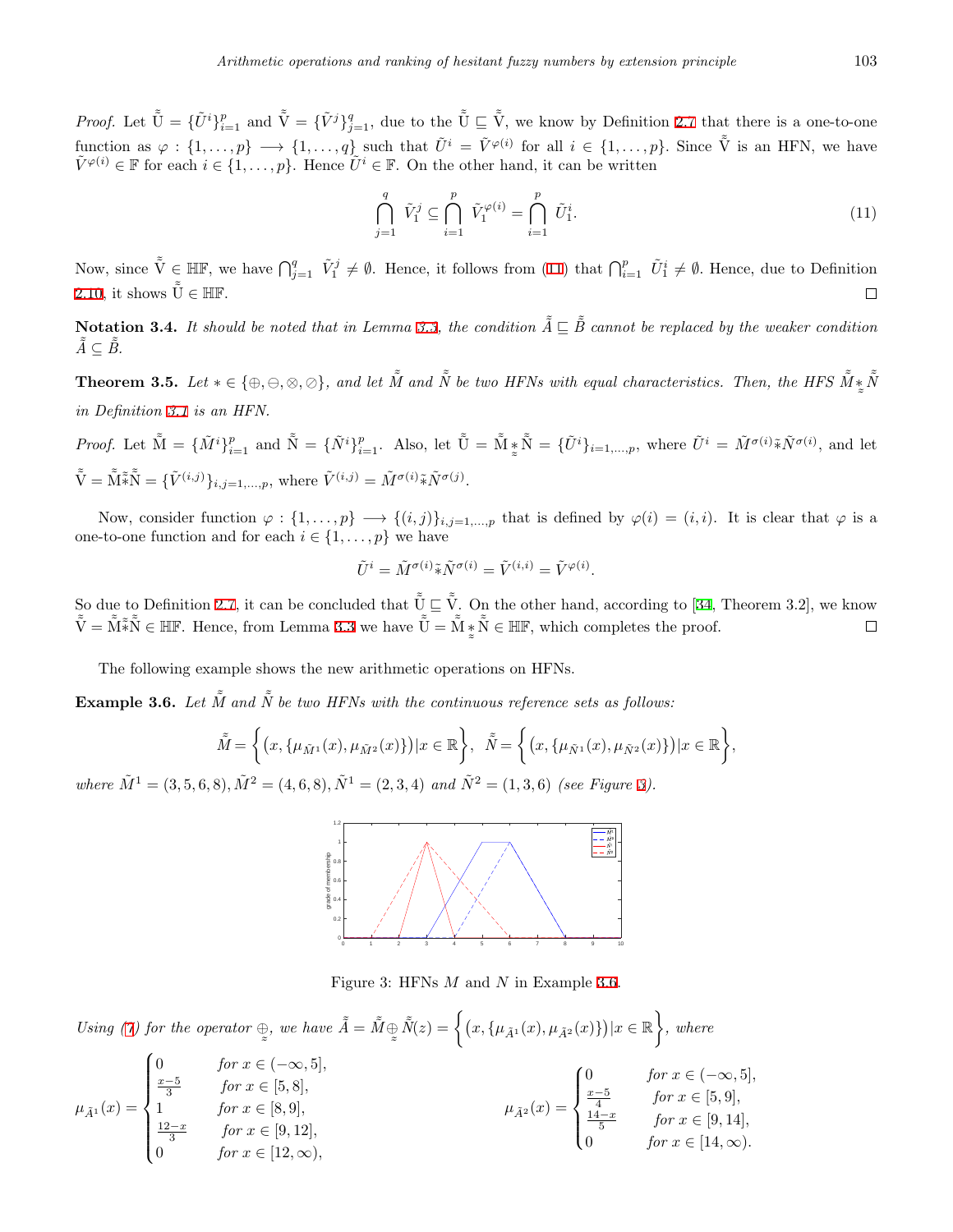*Using*  $(8)$  $(8)$  *for the operator*  $\ominus$  $\tilde{\phantom{a}}$ *, we have*  $\tilde{\tilde{B}} = \tilde{\tilde{M}} \ominus$  $\tilde{\ }$  $\tilde{\tilde{N}}(z) = \left\{ (x, \{\mu_{\tilde{B}^1}(x), \mu_{\tilde{B}^2}(x)\}) | x \in \mathbb{R} \right\}$  $\lambda$ *, where*

$$
\mu_{\tilde{B}^{1}}(x) = \begin{cases}\n0 & \text{for } x \in (-\infty, -1], \\
\frac{x+1}{3} & \text{for } x \in [-1, 2], \\
1 & \text{for } x \in [2, 3], \\
\frac{6-x}{3} & \text{for } x \in [3, 6], \\
0 & \text{for } x \in [6, \infty),\n\end{cases}\n\mu_{\tilde{B}^{2}}(x) = \begin{cases}\n0 & \text{for } x \in (-\infty, -2], \\
\frac{x+2}{5} & \text{for } x \in [-2, 3], \\
\frac{7-x}{4} & \text{for } x \in [3, 7], \\
0 & \text{for } x \in [7, \infty).\n\end{cases}
$$

*Using ([9\)](#page-5-6) for the operator ⊗*  $\tilde{\phantom{a}}$ *, we have*  $\tilde{C} = \tilde{M} \otimes$  $\tilde{\phantom{a}}$  $\tilde{\tilde{N}}(z) = \left\{ (x, \{\mu_{\tilde{C}^1}(x), \mu_{\tilde{C}^2}(x)\}) | x \in \mathbb{R} \right\}$  $\lambda$ *, where*

$$
\mu_{\tilde{C}^1}(x) = \begin{cases}\n0 & \text{for } x \in (-\infty, 6], \\
\frac{\sqrt{8x+1}-7}{4} & \text{for } x \in [6, 15], \\
1 & \text{for } x \in [15, 18], \\
4 - \sqrt{\frac{x}{2}} & \text{for } x \in [18, 32], \\
0 & \text{for } x \in [32, \infty),\n\end{cases}
$$
\n
$$
\mu_{\tilde{C}^2}(x) = \begin{cases}\n0 & \text{for } x \in (-\infty, 4], \\
\frac{\sqrt{4x+9}-5}{4} & \text{for } x \in [4, 18], \\
3 - \sqrt{\frac{x+6}{6}} & \text{for } x \in [18, 48], \\
0 & \text{for } x \in [48, \infty).\n\end{cases}
$$

*Using ([10\)](#page-5-7) for the operator ⊘*  $\tilde{\phantom{a}}$ *, we have*  $\tilde{\tilde{D}} = \tilde{\tilde{M}} \oslash$  $\tilde{\phantom{a}}$  $\tilde{\tilde{N}}(z) = \left\{ (x, \{\mu_{\tilde{D}^1}(x), \mu_{\tilde{D}^2}(x)\}) | x \in \mathbb{R} \right\}$  $\mathcal{L}$ *, where*  $\sqrt{ }$ 

$$
\mu_{\tilde{D}^{1}}(x) = \begin{cases}\n0 & \text{for } x \in (-\infty, \frac{3}{4}], \\
\frac{4x-3}{x+2} & \text{for } x \in [\frac{3}{4}, \frac{5}{3}], \\
1 & \text{for } x \in [\frac{5}{3}, 2], \\
\frac{8-2x}{x+2} & \text{for } x \in [2, 4], \\
0 & \text{for } x \in [4, \infty),\n\end{cases}\n\qquad\n\mu_{\tilde{D}^{2}}(x) = \begin{cases}\n0 & \text{for } x \in (-\infty, \frac{2}{3}], \\
\frac{6x-4}{3x+2} & \text{for } x \in [\frac{2}{3}, 2], \\
\frac{8-x}{2x+2} & \text{for } x \in [2, 8], \\
0 & \text{for } x \in [8, \infty).\n\end{cases}
$$

*The four arithmetic operations performed in this example are illustrated in Figure [4](#page-7-0).*



<span id="page-7-0"></span>Figure 4: Illustration of arithmetic operations on HFNs in Example [3.6](#page-6-2).

**Remark 3.7.** For more convenience in practical calculations, the HFNs  $\tilde{M} \otimes$  $\tilde{\phantom{a}}$  $\tilde{\tilde{N}}(z)$  and  $\tilde{\tilde{M}} \oslash$  $\tilde{\phantom{a}}$  $\tilde{\tilde{N}}(z)$  whose elements are *not necessarily triangular and trapezoidal fuzzy numbers, can be approximated by a suitable triangular and trapezoidal fuzzy numbers using the concept of left and right divergence* (see [[4,](#page-15-11) [5](#page-15-12)])*. The HFN so obtained the approximation*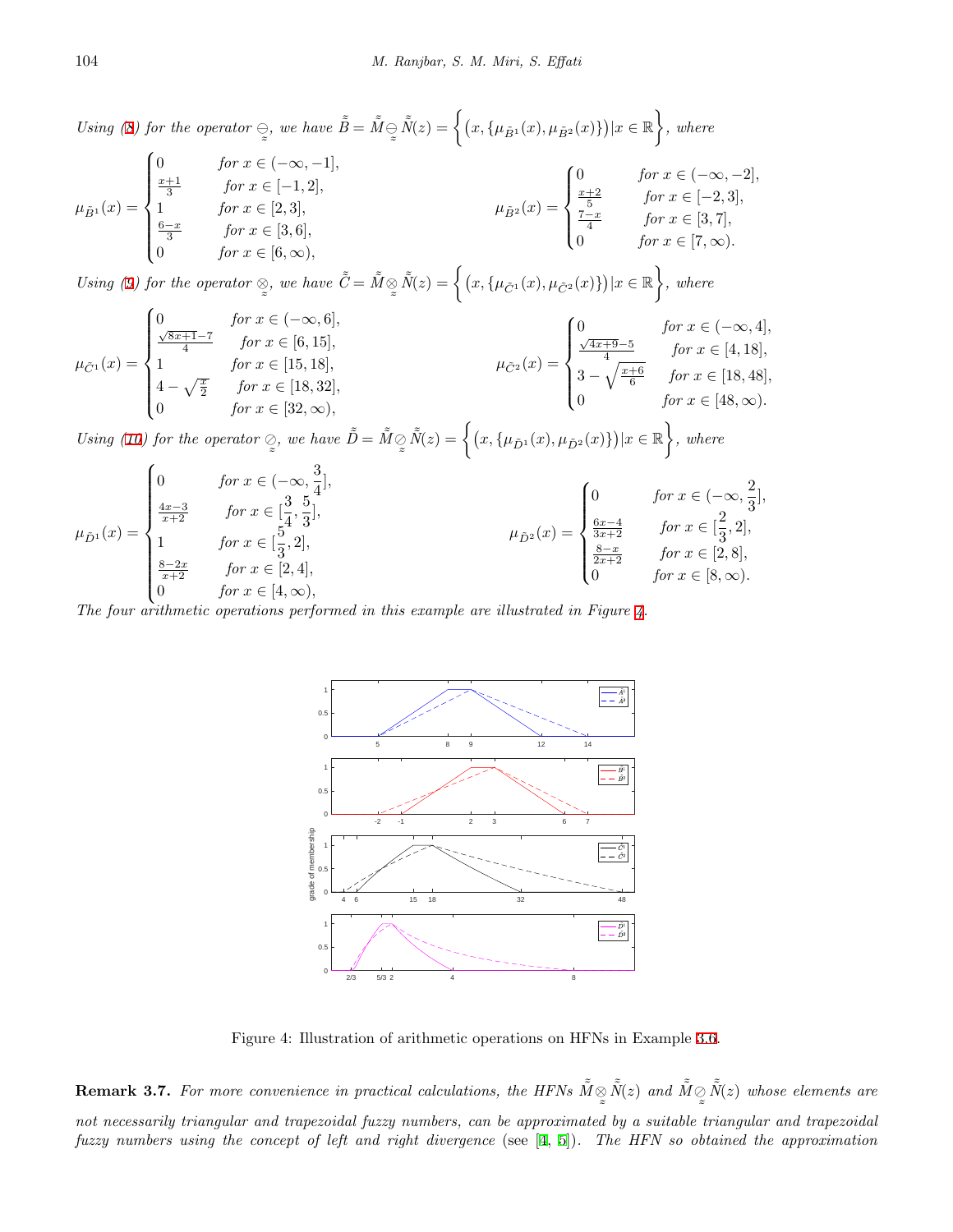*of the given HFN, is called. For example, a possible approximation of*  $\tilde{C} = \tilde{M} \otimes$  $\tilde{\phantom{a}}$  $\tilde{\tilde{N}}(z)$  *in Example [3.6](#page-6-2), is the HFN*  $\tilde{C} = \{(6, 15, 18, 32), (4, 18, 48)\}.$ 

# <span id="page-8-0"></span>**4 Partial and meaningful ordering of hesitant fuzzy numbers**

To introduce a meaningful ordering of HFNs, we first extend the lattice operations on fuzzy numbers to HFNs. Let F denote the set of all fuzzy numbers. In [[24\]](#page-16-20), it was shown that the pair  $(\mathbb{F}, \leq)$  is a distributive lattice, where  $\leq$  is a partial ordering defined as:

$$
\tilde{A} \lesssim \tilde{B} \iff LUB(\tilde{A}, \tilde{B}) = \tilde{B},\tag{12}
$$

where

<span id="page-8-2"></span> $LUB(\tilde{A}, \tilde{B})(c) = \sup_{c=\max\{a, b\}} \min\{\mu_{\tilde{A}}(a), \mu_{\tilde{B}}(b)\}.$ 

The linear ordering of real numbers does not extend to fuzzy numbers, but in [[24](#page-16-20)], it was shown that fuzzy numbers with the pair  $(\mathbb{F}, \leq)$  can be ordered partially in a natural way. To introduce a meaningful ordering of HFNs, we first extend the lattice operation *LUB* on fuzzy numbers, to the corresponding operations on HFNs. For this purpose, for any two HFNs  $\tilde{M}$  and  $\tilde{N}$ , by using Remark [3.2](#page-5-8) we define

$$
LUB(\tilde{\tilde{M}}, \tilde{\tilde{N}}) = \left\{ LUB(\tilde{M}^{\sigma(j)}, \tilde{N}^{\sigma(j)}) \right\}_{j=1}^{p}.
$$
\n(13)

<span id="page-8-3"></span>The next theorem shows that  $LUB(\tilde{\tilde{M}}, \tilde{\tilde{N}})$  is an HFN.

 $\textbf{Theorem 4.1.} \ \textit{Let} \ \tilde{\tilde{M}}, \tilde{\tilde{N}} \in \mathbb{HF}. \ \textit{Then} \ \textit{LUB}(\tilde{\tilde{M}}, \tilde{\tilde{N}}) \in \mathbb{HF}.$ 

*Proof.* Let  $\Xi : \mathbb{R}^2 \to \mathbb{R}$  and let  $x \boxdot y = \max\{x, y\}$ . Based on Definition [3.1,](#page-5-3)  $LUB(\tilde{M}, \tilde{\tilde{N}}) = \tilde{\tilde{M}} \boxdot \tilde{\tilde{N}}$  $\tilde{\tilde{N}}$ , since  $LUB(\tilde{\tilde{M}}, \tilde{\tilde{N}})$  is  $\approx$ a new binary operation in ([6\)](#page-5-1) and max is a continuous operator. Hence it follows from Theorem [3.5](#page-6-3) that  $LUB(\tilde{M}, \tilde{N})$ is an HFN.  $\Box$ 

Recall that  $\mathbb{HF}$  denotes the set of all HFNs. Let  $\lessapprox$  be a relation defined as follows:

<span id="page-8-1"></span>
$$
\tilde{\mathbf{M}} \lessapprox \tilde{\mathbf{N}} \qquad \Leftrightarrow \qquad LUB(\tilde{\mathbf{M}}, \tilde{\mathbf{N}}) = \tilde{\mathbf{N}}.\tag{14}
$$

<span id="page-8-6"></span>In the following, we show the pair  $(\mathbb{HF}, \leqslant)$  is a partial ordering. This is a subject of the following lemma and theorem. **Lemma 4.2.** Let  $\tilde{M} = {\{\tilde{M}^i\}}_{i=1}^p$  and  $\tilde{\tilde{N}} = {\{\tilde{N}^i\}}_{i=1}^p$  be two HFNs. Then  $\tilde{M} \lessapprox \tilde{\tilde{N}} \Leftrightarrow \tilde{M}^{\sigma(i)} \lesssim \tilde{N}^{\sigma(i)}$ , for all  $i = 1, \ldots, p$ . *Proof.* We first show that for each  $i = 1, \ldots, p$ 

$$
\tilde{\tilde{\mathbf{M}}} \lessapprox \tilde{\tilde{\mathbf{N}}} \Rightarrow \tilde{M}^{\sigma(i)} \lesssim \tilde{N}^{\sigma(i)}.
$$

Let  $\tilde{\tilde{M}} \lessapprox \tilde{\tilde{N}}$ . From ([14](#page-8-1)) we have  $LUB(\tilde{\tilde{M}}, \tilde{\tilde{N}}) = \tilde{\tilde{N}}$ , which implies that

$$
\{LUB(\tilde{M}^{\sigma(i)}, \tilde{N}^{\sigma(i)})\}_{i=1}^p = \{\tilde{N}^{\sigma(i)}\}_{i=1}^p.
$$

Therefore  $LUB(\tilde{M}^{\sigma(i)}, \tilde{N}^{\sigma(i)}) = \tilde{N}^{\sigma(i)}$ , for each  $i = 1, ..., p$ . Hence, from [\(12](#page-8-2)), for  $i = 1, ..., p$ , we have  $\tilde{M}^{\sigma(i)} \lesssim \tilde{N}^{\sigma(i)}$ . The proof of the reverse relation is analogous.  $\Box$ 

**Theorem 4.3.** *The relation*  $\leq$  *introduced in ([14\)](#page-8-1) on*  $\mathbb{H}$  *is a partial ordering.* 

<span id="page-8-5"></span>*Proof.* We should show that the relation satisfies in three properties reflexivity, anti-symmetry and transitivity. The reflexivity property is clear, namely, for each  $\tilde{M} \in \mathbb{HF}$ , we have  $LUB(\tilde{M}, \tilde{M}) = \tilde{M}$ , that is,  $\tilde{M} \lessapprox \tilde{M}$ . For anti-symmetry property, let both  $\tilde{M} \lessapprox \tilde{N}$  and  $\tilde{N} \lessapprox \tilde{M}$  be true. Therefore

<span id="page-8-4"></span>
$$
LUB(\tilde{\tilde{M}}, \tilde{\tilde{N}}) = \tilde{\tilde{N}},\tag{15}
$$

$$
LUB(\tilde{\tilde{N}}, \tilde{\tilde{M}}) = \tilde{\tilde{M}}.
$$
\n(16)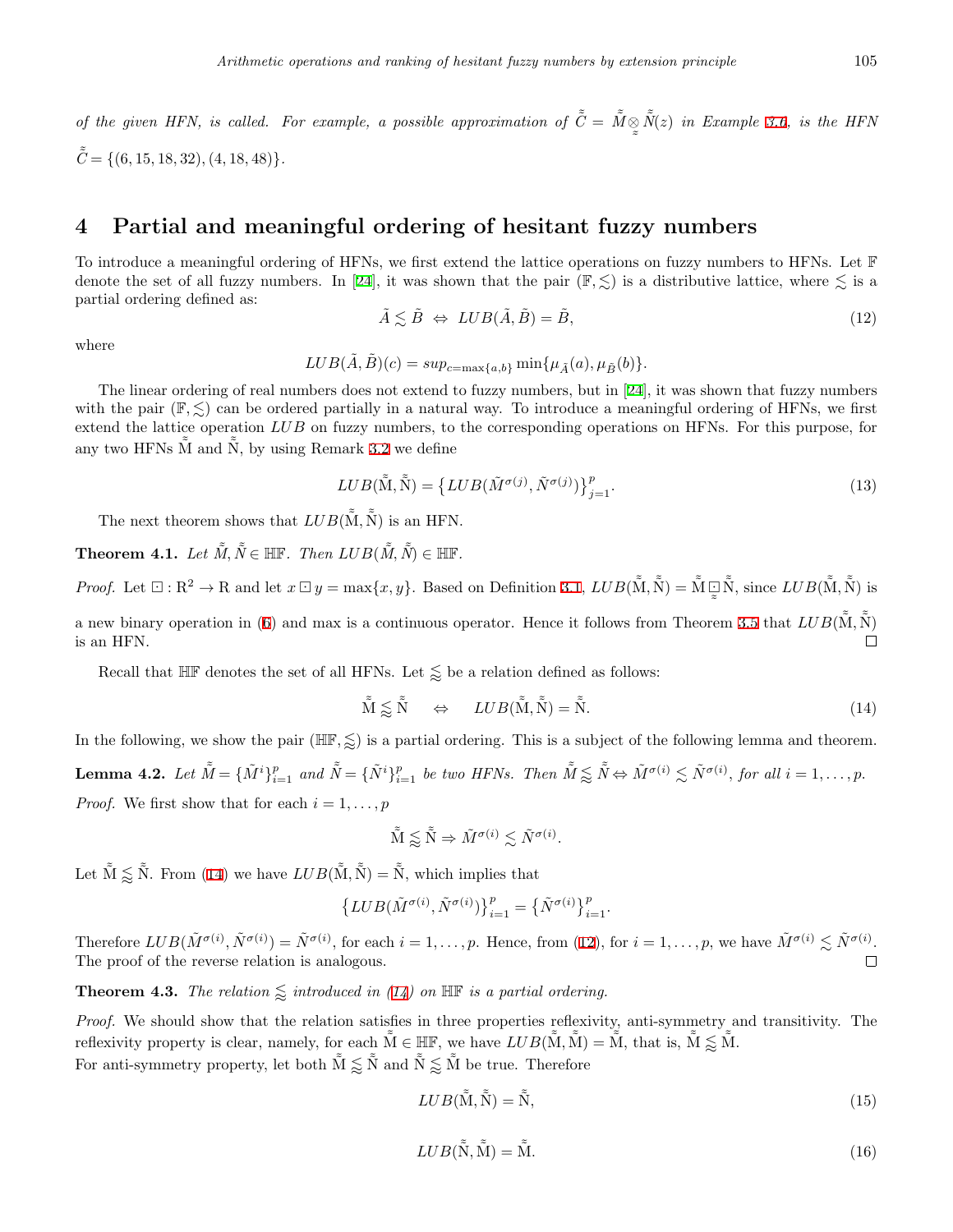Due to [[24,](#page-16-20) Theorem 4.3 ], we have

<span id="page-9-1"></span><span id="page-9-0"></span>
$$
LUB(\tilde{M}, \tilde{N}) = LUB(\tilde{N}, \tilde{M}),\tag{17}
$$

hence, from ([13](#page-8-3)) and [\(17](#page-9-0)), it can be concluded

$$
LUB(\tilde{\tilde{M}}, \tilde{\tilde{N}}) = LUB(\tilde{\tilde{N}}, \tilde{\tilde{M}}). \tag{18}
$$

Therefore, from ([15\)](#page-8-4), [\(16](#page-8-5)), and ([18\)](#page-9-1), it is clear that  $\tilde{M} = \tilde{N}$ . Finally, we prove the transitivity property. For each  $\tilde{M}, \tilde{N}, \tilde{U} \in \mathbb{HF}$ , let both  $\tilde{M} \lessapprox \tilde{N}$  and  $\tilde{N} \lessapprox \tilde{U}$  be true. Then from Lemma [4.2,](#page-8-6) for each  $i = 1, \ldots, p$ , we get

$$
\tilde{M}^{\sigma(i)} \lesssim \tilde{N}^{\sigma(i)},\tag{19}
$$

$$
\tilde{N}^{\sigma(i)} \lesssim \tilde{U}^{\sigma(i)}.\tag{20}
$$

Since the relation  $\lesssim$  is a partial ordering (see [[24\]](#page-16-20)), hence for each  $i = 1, \ldots, p$ , we have

$$
\tilde{M}^{\sigma(i)} \lesssim \tilde{U}^{\sigma(i)}.\tag{21}
$$

 $\Box$ 

Thus, due to Lemma [4.2](#page-8-6), we have  $\tilde{M} \lessapprox \tilde{\tilde{U}}$ , which completes the proof.

The set  $(HIF, \leq)$  is not linearly ordered; thus some HFNs are not directly comparable. In the following, we propose a new method to compare two HFNs based upon the definition of the Hamming distance. We compare two HFNs  $\tilde{M}$ and  $\tilde{N}$  by the following steps:

- 1- At first, we determine their  $LUB(\tilde{\tilde{M}}, \tilde{\tilde{N}})$ .
- 2- Then, we calculate the Hamming distances  $d(LUB(\tilde{\tilde{M}}, \tilde{\tilde{N}}), \tilde{\tilde{M}})$  and  $d(LUB(\tilde{\tilde{M}}, \tilde{\tilde{N}}), \tilde{\tilde{N}})$  by ([4\)](#page-5-9),
- 3- Finally, we have

<span id="page-9-4"></span>
$$
\tilde{\tilde{\mathbf{M}}} \leq \tilde{\tilde{\mathbf{N}}} \quad \Leftrightarrow \quad d(LUB(\tilde{\tilde{\mathbf{M}}}, \tilde{\tilde{\mathbf{N}}}), \tilde{\tilde{\mathbf{M}}}) \geq d(LUB(\tilde{\tilde{\mathbf{M}}}, \tilde{\tilde{\mathbf{N}}}), \tilde{\tilde{\mathbf{N}}}) \tag{22}
$$

*.*

<span id="page-9-2"></span>**Remark 4.4.** *It should be noted that if*  $\tilde{M} \lessapprox \tilde{N}$ *, then*  $\tilde{M} \leq \tilde{N}$ *, but the opposite is not true.* 

**Example 4.5.** *Let*  $\tilde{M}$  *and*  $\tilde{N}$  *be two HFNs with the continuous reference sets in Example [3.6](#page-6-2). We compare*  $\tilde{M}$  *and*  $\tilde{N}$ *. At first, we obtain*  $LUB(\tilde{\tilde{M}}, \tilde{\tilde{N}})$  *as follows:* 

$$
LUB(\tilde{\tilde{M}}, \tilde{\tilde{N}}) = \{LUB(\tilde{M}^{\sigma(1)}, \tilde{N}^{\sigma(1)}), LUB(\tilde{M}^{\sigma(2)}, \tilde{N}^{\sigma(2)})\},\
$$

*where*

$$
LUB(\tilde{M}^{\sigma(1)}, \tilde{N}^{\sigma(1)}) = \tilde{M}^{\sigma(1)}, \quad LUB(\tilde{M}^{\sigma(2)}, \tilde{N}^{\sigma(2)}) = \tilde{M}^{\sigma(2)}.
$$

Therefore we have  $LUB(\tilde{M}, \tilde{N}) = \tilde{M}$ . Hence, due to [\(14](#page-8-1)), we have  $\tilde{N} \lesssim \tilde{M}$  and by Remark [4.4](#page-9-2), we get  $\tilde{M} \leq \tilde{N}$ .

<span id="page-9-3"></span>**Example 4.6.** Let  $\tilde{\tilde{M}} = \{\tilde{M}^{\sigma(1)}, \tilde{M}^{\sigma(2)}\}$  and  $\tilde{\tilde{N}} = \{\tilde{N}^{\sigma(1)}, \tilde{N}^{\sigma(2)}\}$  be two HFNs with the continuous reference sets, where  $\tilde{M}^{\sigma(1)} = (0,1,3), \tilde{M}^{\sigma(2)} = (-2,1,2,5), \tilde{N}^{\sigma(1)} = (0,2,3)$  $\tilde{M}^{\sigma(1)} = (0,1,3), \tilde{M}^{\sigma(2)} = (-2,1,2,5), \tilde{N}^{\sigma(1)} = (0,2,3)$  $\tilde{M}^{\sigma(1)} = (0,1,3), \tilde{M}^{\sigma(2)} = (-2,1,2,5), \tilde{N}^{\sigma(1)} = (0,2,3)$  and  $\tilde{N}^{\sigma(2)} = (1,2,3)$  are fuzzy numbers (see Figure 5). We want to compare  $\tilde{M}$  and  $\tilde{N}$ . At first, we obtain  $LUB(\tilde{M}, \tilde{\tilde{N}}) = \{LUB(\tilde{M}^{\sigma(1)}, \tilde{N}^{\sigma(1)}), LUB(\tilde{M}^{\sigma(2)}, \tilde{N}^{\sigma(2)})\},\$ in which

$$
LUB(\tilde{M}^{\sigma(1)},\tilde{N}^{\sigma(1)})=\tilde{N}^{\sigma(1)},\quad LUB(\tilde{M}^{\sigma(2)},\tilde{N}^{\sigma(2)})\neq \tilde{N}^{\sigma(2)},
$$

*where*

$$
\mu_{LUB(\tilde{M}^{\sigma(2)}, \tilde{N}^{\sigma(2)})}(x) = \begin{cases} 0 & x < 1 \\ x - 1 & 1 \le x < 2 \\ \frac{5 - x}{3} & 2 \le x < 5 \\ 0 & x \ge 5 \end{cases}
$$

*Figure* [6](#page-10-2) show  $LUB(\tilde{\tilde{M}}, \tilde{\tilde{N}})$ . In this example, according to ([14](#page-8-1)), we cannot compare  $\tilde{\tilde{M}}$  and  $\tilde{\tilde{N}}$ ; in other words,  $\tilde{\tilde{N}} \lessapprox_{\tilde{M}} \tilde{\tilde{M}}$ .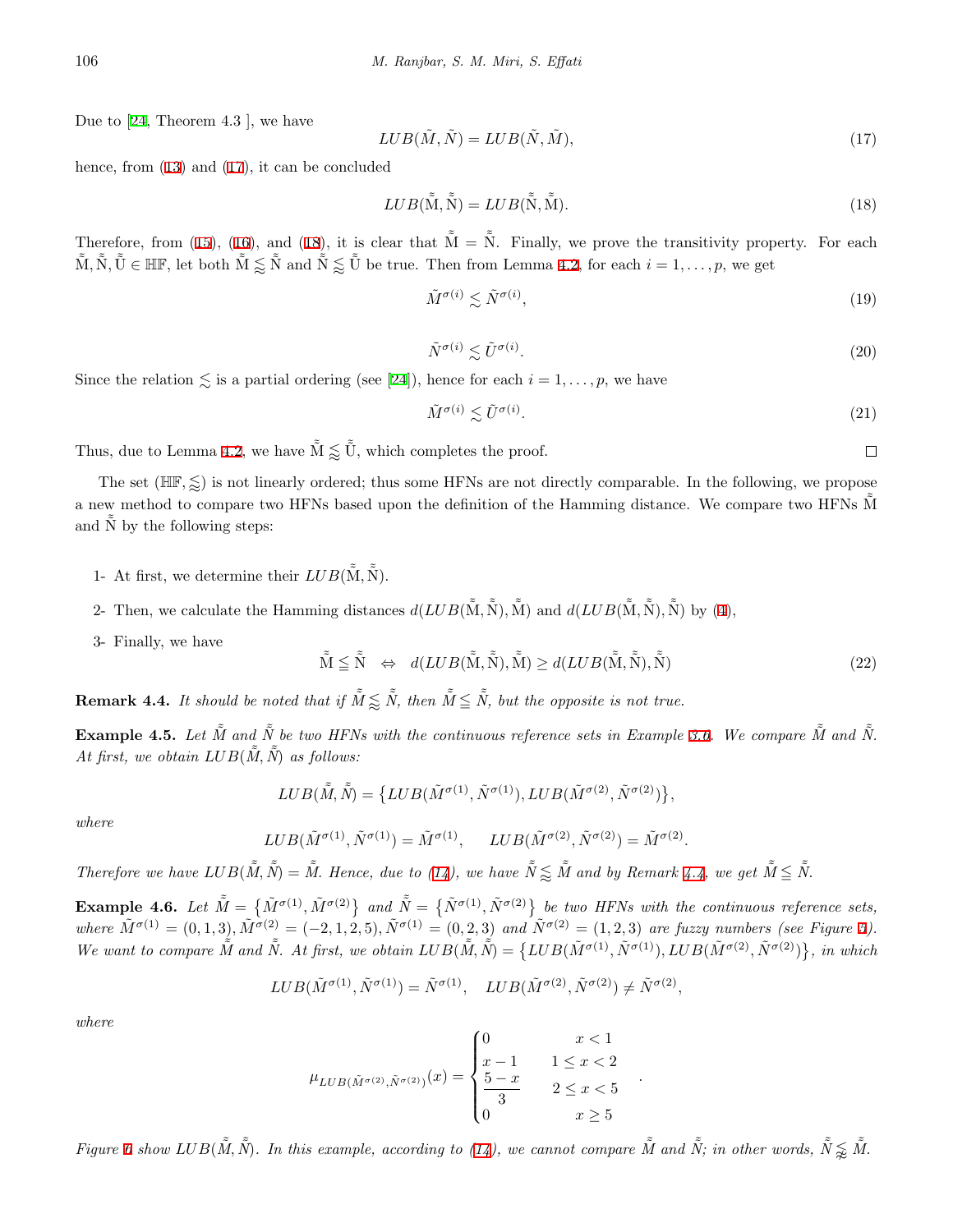

<span id="page-10-1"></span>Figure 5: HFNs *M* and *N* in Example [4.6.](#page-9-3)



<span id="page-10-2"></span>Figure 6: The lattice operation LUB on HFNs in Example [4.6](#page-9-3).

Now, due to ([22\)](#page-9-4) we obtain  $d(LUB(\tilde{M}, \tilde{\tilde{N}}), \tilde{\tilde{M}})$  and  $d(LUB(\tilde{M}, \tilde{\tilde{N}}), \tilde{\tilde{N}})$ , respectively, as follows:

$$
d(LUB(\tilde{M}, \tilde{\tilde{N}}), \tilde{\tilde{M}}) = \frac{1}{5 - (-2)} \left( \frac{1}{2} \sum_{j=1}^{2} \int_{-2}^{5} |LUB(\tilde{M}^{\sigma(j)}, \tilde{N}^{\sigma(j)}) - \tilde{M}^{\sigma(j)}| \right)
$$
  
= 
$$
\frac{1}{14} \left( \int_{0}^{3} |LUB(\tilde{M}^{\sigma(1)}, \tilde{N}^{\sigma(1)}) - \tilde{M}^{\sigma(1)}| + \int_{-2}^{5} |LUB(\tilde{M}^{\sigma(2)}, \tilde{N}^{\sigma(2)}) - \tilde{M}^{\sigma(2)}| \right) = 0.1964
$$

*, and*

$$
d(LUB(\tilde{\tilde{M}}, \tilde{\tilde{N}}), \tilde{\tilde{N}}) = \frac{1}{5-0} \left( \frac{1}{2} \sum_{j=1}^{2} \int_{0}^{5} |LUB(\tilde{M}^{\sigma(j)}, \tilde{N}^{\sigma(j)}) - \tilde{N}^{\sigma(j)}| \right)
$$
  
= 
$$
\frac{1}{10} \left( \int_{0}^{3} |LUB(\tilde{M}^{\sigma(1)}, \tilde{N}^{\sigma(1)}) - \tilde{N}^{\sigma(1)}| + \int_{1}^{5} |LUB(\tilde{M}^{\sigma(2)}, \tilde{N}^{\sigma(2)}) - \tilde{N}^{\sigma(2)}| \right) = 0.1889.
$$

 $Due to d(LUB(\tilde{\tilde{M}}, \tilde{\tilde{N}}), \tilde{\tilde{M}}) \geq d(LUB(\tilde{\tilde{M}}, \tilde{\tilde{N}}), \tilde{\tilde{N}}),$  we have  $\tilde{\tilde{M}} \leq \tilde{\tilde{N}}.$ 

# <span id="page-10-0"></span>**5 Applications of new arithmetic operations on HFNs**

Proper arithmetic operations and ordering method on HFNs can be important in a hesitant fuzzy environment, and by using these operations, we can do the calculations more easily. Also, those can be a very useful tool in several applications of hesitant fuzzy sets such as decision-making, optimization and so on. For example, consider a hesitant fuzzy linear programming (HFLP) problem as follows:

$$
Max \tilde{e}^{T} x
$$
  
s.t.  

$$
\tilde{a}_{i} x \leq \tilde{b}_{i}, \quad i = 1, ..., m
$$
  

$$
x \geq 0,
$$
 (23)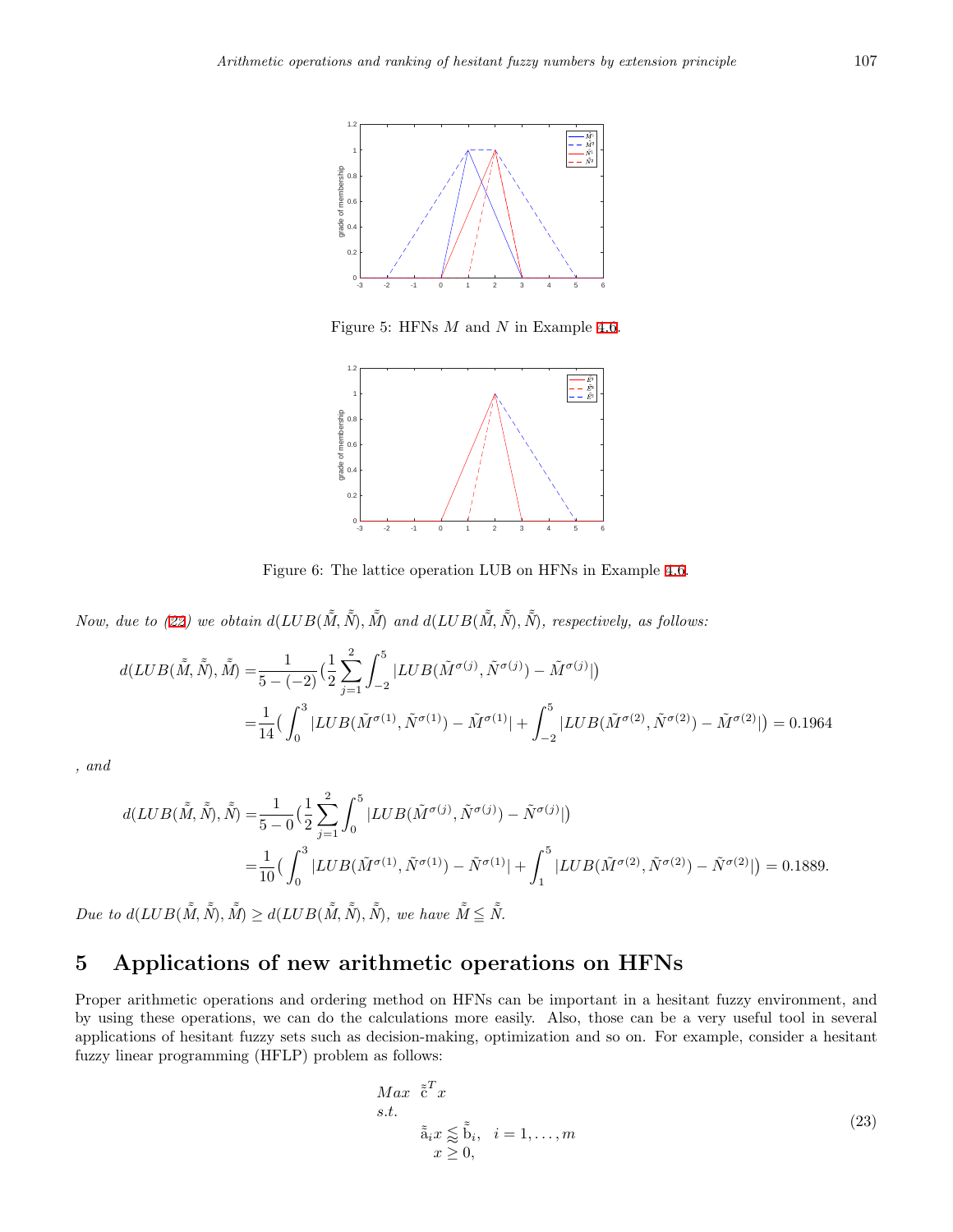where,  $\tilde{\tilde{c}} = (\tilde{\tilde{c}}_1, \ldots, \tilde{\tilde{c}}_n)$ ,  $\tilde{\tilde{a}}_i = (\tilde{\tilde{a}}_{i1}, \ldots, \tilde{\tilde{a}}_{in})$ , and  $x = (x_1, \ldots, x_n)^T$ . Also,  $\tilde{\tilde{c}}_j$ ,  $\tilde{\tilde{b}}_i$ , and  $\tilde{\tilde{a}}_{ij}$   $(j = 1, 2, \ldots, n, i = 1, 2, \ldots, m)$ denote the hesitant fuzzy parameters, where the possibility distribution of hesitant fuzzy parameters is assumed to be characterized by HFNs. We needed a arithmetic operations to determine optimal value in such problems.

In [[34\]](#page-16-0), to solve this problem, a new approach with a binary operation on HFNs was given, but we show that this method has a high computational volume by increasing the number of elements of HFNs. In the following, an example to illustrate the superiority of the new approach in optimization problems is provided.

<span id="page-11-3"></span>**Example 5.1.** (see [\[34](#page-16-0)]) *Consider the following HFLP problem with hesitant fuzzy parameters:*

 $\max \ \tilde{\tilde{z}} = \tilde{I} \tilde{\tilde{z}} x_1 + \tilde{\tilde{\delta}} x_2$ *s.t.*  $\tilde{z}_{x_1} + \tilde{z}_{x_2} \leq t \tilde{\tilde{\theta}}$ 0  $\tilde{z}_{x_1} + \tilde{z}_{x_2} \leq \tilde{s}0$  $x_1, x_2 \geq 0$ 

*where*

 $\tilde{\tilde{c}}_1 = \tilde{I2} = \{ (10, 12, 13), (11, 12, 15) \}, \tilde{\tilde{c}}_2 = \tilde{\tilde{\delta}} = \{ (7, 8, 9), (5, 8, 12), (6, 8, 9, 11) \},\$  $\tilde{a}_{11} = \tilde{\tilde{z}} = \{ (1.5, 2, 2.5), (1, 2, 3) \}, \tilde{a}_{12} = \tilde{\tilde{s}} = \{ (2, 3, 4), (0, 3, 5), (1, 3, 4, 4) \},\$  $\tilde{b}_1 = 1\tilde{0}0 = \{(90, 100, 120), (80, 100, 115), (85, 95, 105, 115)\}, \tilde{a}_{21} = \tilde{4} = \{(3, 4, 5), (3, 3.5, 4.5, 5), (2, 4, 6)\},\$  $\tilde{a}_{22} = \tilde{\tilde{z}} = \{ (1, 2, 3.5), (1.5, 2, 2.5), (0, 2, 4) \}, \tilde{b}_2 = \tilde{\tilde{z}}_0 = \{ (70, 80, 100), (60, 80, 110), (50, 70, 90, 120) \}.$ 

*After solving this problem using the proposed approach in [[34](#page-16-0)], the acceptable hesitant fuzzy optimal solutions are, respectively, obtained as follows for*  $k = 2$  *and*  $k = 3$ *:* 

<span id="page-11-0"></span>
$$
x_1^*(0.6, 2) = 1.0665, \ x_2^*(0.6, 2) = 31.4963 \tag{24}
$$

<span id="page-11-1"></span>
$$
x_1^*(0.9,3) = 4.8617, \ x_2^*(0.9,3) = 25.1630. \tag{25}
$$

*Now, by substituting the optimum solutions ([24](#page-11-0)) and ([25\)](#page-11-1) in the objective function and using the binary operation on HFNs in [\[34\]](#page-16-0), we obtain an HFN with characteristic p* = 6 *for each optimum value as follows:*

 $\tilde{\tilde{z}} = I \tilde{\tilde{z}} x_1 \tilde{\oplus} \tilde{\tilde{s}} x_2 = \{ (10, 12, 13) x_1^* \tilde{\oplus} (7, 8, 9) x_2^*, (10, 12, 13) x_1^* \tilde{\oplus} (5, 8, 12) x_2^*, (10, 12, 13) x_1^* \tilde{\oplus} (6, 8, 9, 11) x_2^*, (11, 12, 15) x_1^* \tilde{\oplus} (7, 8, 9) x_2^*, (11, 12, 15) x_1^* \til$ 

*Now, for*  $k = 2$  *and*  $k = 3$  *we have, respectively.* 

- $\tilde{z}^*(0.6, 2) = \{(231.1390, 264.7683, 297.3311), (168.1464, 264.7683, 391.8199), (199.6427, 264.7683, 296.2646, 360.3237),$  $(232.2055, 264.7683, 299.4641), (169.2129, 264.7683, 393.9529), (200.7092, 264.7683, 296.2646, 362.4567)$
- $\tilde{z}^*(0.9,3) = \{(224.7579, 259.6443, 289.6690), (174.4318, 259.6443, 365.1581), (199.5949, 259.6443, 284.8037, 339.9951),$  $(229.6196, 259.6443, 299.3923), (179.2935, 259.6443, 374.8814), (204.4565, 259.6443, 284.8073, 349.7184)$

Figures [7](#page-11-2) and [8](#page-12-0) show the HFNs  $\tilde{z}^*(0.6, 2)$  and  $\tilde{z}^*(0.9, 3)$  using the binary operation on HFNs in [[34\]](#page-16-0), respectively.



<span id="page-11-2"></span>Figure 7: Optimum value for  $k = 2$  as a HFN in Example [5.1](#page-11-3) by the binary operation on HFNs in [\[34](#page-16-0)].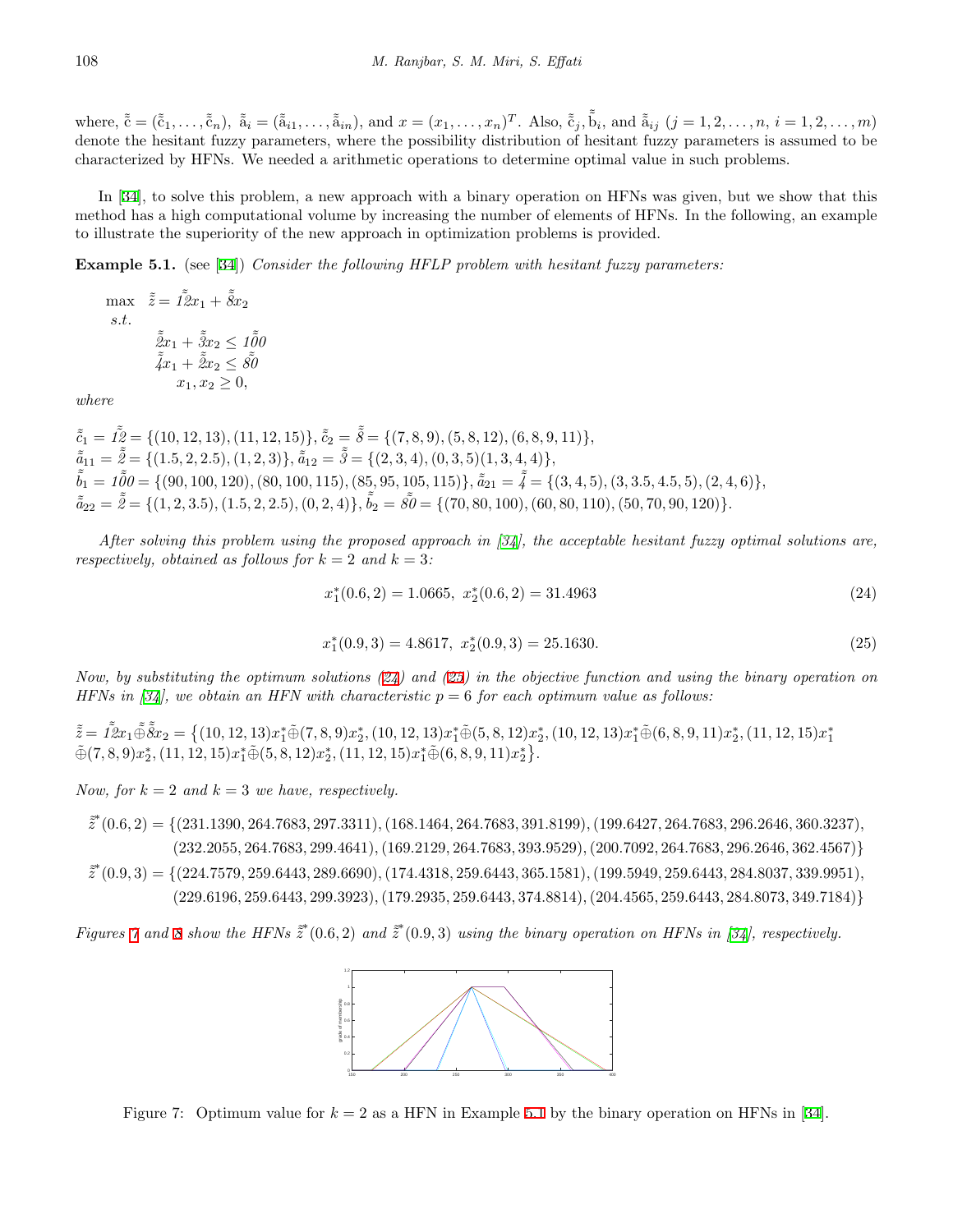

<span id="page-12-0"></span>Figure 8: Optimum value for  $k = 3$  as a HFN in Example [5.1](#page-11-3) by the binary operation on HFNs in [\[34](#page-16-0)].

*Now, use the new arithmetic operations defined in this paper, for this example. Since the cardinality of two HFNs*  $\tilde{12}$  and  $\tilde{8}$  are not equal, at first, due to Remark [3.2,](#page-5-8) we should extend the shorter one until both have the same length. *Therefore*

 $\tilde{c}_1 = I\tilde{Z} = \{(10, 12, 13), (11, 12, 15), (11, 12, 15)\}, \quad \tilde{c}_2 = \tilde{\delta} = \{(7, 8, 9), (5, 8, 12), (6, 8, 9, 11)\}.$ 

*Now, we use the optimum solutions [\(24\)](#page-11-0) and [\(25\)](#page-11-1) and substitute them in the objective function. Using the new arithmetic operations, then we obtain an HFN with characteristic*  $p = 3$  *for each optimum value as follows:* 

 $\tilde{\tilde{z}} = \tilde{I \tilde{z}} x_1 \oplus \tilde{\tilde{s}} x_2 = \big\{ (10, 12, 13) x_1^* \tilde{\oplus} (7, 8, 9) x_2^*, (11, 12, 15) x_1^* \tilde{\oplus} (5, 8, 12) x_2^*, (11, 12, 15) x_1^* \tilde{\oplus} (6, 8, 9, 11) x_2^* \big\}.$  $\tilde{\phantom{a}}$ *Now, for*  $k = 2$  *and*  $k = 3$  *we get, respectively.* 

 $\tilde{z}^*(0.6, 2) = \{(231.1390, 264.7683, 297.3311), (169.2129, 264.7683, 393.9529), (200.7092, 264.7683, 296.2646, 362.4567)\}$  $\tilde{z}^*(0.9,3) = \{(224.7579, 259.6443, 289.6690), (179.2935, 259.6443, 374.8814), (204.4565, 259.6443, 284.8073, 349.7184)\}$ 

Figures [9](#page-12-1) and [10](#page-12-2) show the HFNs  $\tilde{z}^*(0.6,2)$  and  $\tilde{z}^*(0.9,3)$  by using the new arithmetic operations, respectively. In



<span id="page-12-1"></span>Figure 9: Optimum value for  $k = 2$  as a HFN in Example [5.1](#page-11-3) by using the new arithmetic operations.



<span id="page-12-2"></span>Figure 10: Optimum value for *k* = 3 as a HFN in Example [5.1](#page-11-3) by using the new arithmetic operations.

*this problem, the obtained optimal solutions by new arithmetic operations are a strong subset of the obtained optimal solutions in* [[34\]](#page-16-0)*.*

The following example is another application of the proposed arithmetic operations and ordering method on HFNs in a hesitant fuzzy decision-making (HFDM) problems.

<span id="page-12-3"></span>**Example 5.2.** *Suppose that at a university, the post of a professor is vacant, and two candidates A*<sup>1</sup> *and A*<sup>2</sup> *remain. A committee has convened to decide which applicant is the best qualified for the job according to two attributes educational capabilities*  $(x_1)$  and research capabilities  $(x_2)$ . The committee has three members with different evaluations in a hesitant *fuzzy environment and they have identified the following hesitant fuzzy decision matrix that the possibility distribution*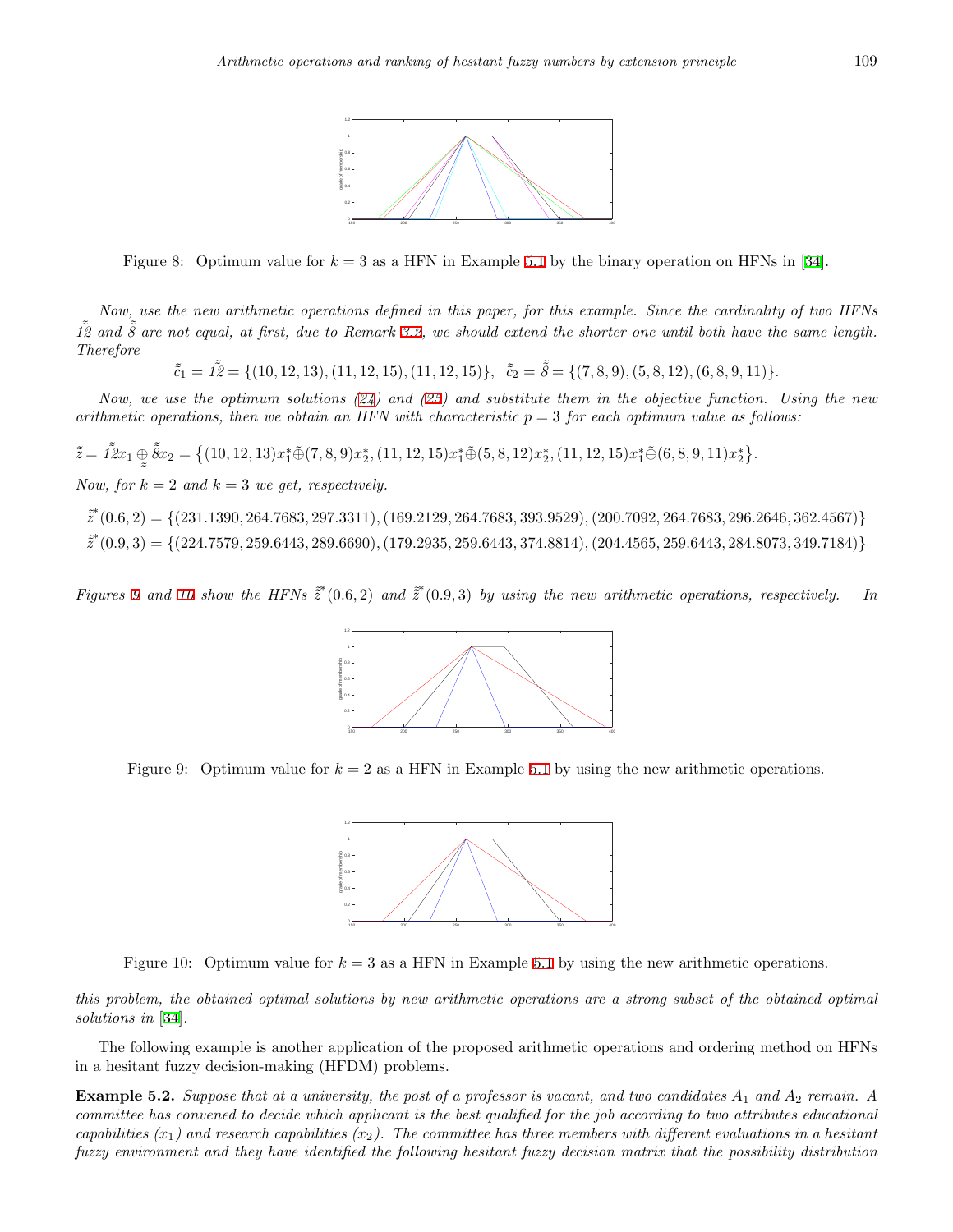<span id="page-13-1"></span>

|       | $x_1$                                       | $x_2$                                          |
|-------|---------------------------------------------|------------------------------------------------|
| $A_1$ | $a_{11}^* = \{(0.6, 0.8, 1),\}$             | $a_{12}^* = \{(0.4, 0.5, 0.6, 0.7),\}$         |
|       | (0.7, 0.8, 0.9),                            | (0.4, 0.6, 0.8),                               |
|       | (0.5, 0.7, 0.9, 1)                          | $(0.3, 0.5, 0.6, 0.7)\}$                       |
| $A_2$ | $a_{21}^{\tilde{z}} = \{(0.4, 0.5, 0.7),\}$ | $a_{22}^{\tilde{z}} = \{(0.6, 0.7, 0.9, 1),\}$ |
|       | (0.3, 0.4, 0.6, 0.8),                       | (0.7, 0.8, 1),                                 |
|       | (0.4, 0.5, 0.8)                             | (0.5, 0.8, 0.9)                                |

Table 1: Hesitant fuzzy decision matrix by three members in Example [5.2](#page-12-3).

*of its elements is assumed to be characterized by HFNs (see Table [1](#page-13-1)). The hesitant fuzzy weights of attributes*  $x_1$  and *x*<sup>2</sup> *are, respectively, given as follows:*

 $\tilde{w_1} = \{(0.3, 0.6, 0.7), (0.4, 0.6, 0.7), (0.3, 0.5, 0.7, 0.8)\}, \quad \tilde{w_2} = \{(0.3, 0.4, 0.5, 0.6), (0.3, 0.4, 0.7), (0.3, 0.35, 0.45, 0.6)\}.$ 

*Based on the extension of Bonissone's approach in the fuzzy decision-making problems [[6\]](#page-15-13) with the help of the* approximated algebraic operations for HFNs in Section 3, we can quickly compute the performance of alternative  $A_i$  (*i* = 1,...,*n*) with respect to attributes,  $x_j$  ( $j = 1, \ldots, m$ ) using

$$
\tilde{\tilde{U}_i} = \sum_{j=1}^m \tilde{w_j} \otimes a_{ij} \tilde{\tilde{X}_j}.
$$
\n(26)

*The hesitant fuzzy utility of A*<sup>1</sup> *is computed using Eq.(26) as*

 $\tilde{\tilde{U_1}} = \tilde{\tilde{w_1}} \otimes$  $a_{11}^z \oplus$  $\tilde{\tilde{w_2}} \otimes$  $\tilde{\phantom{a}}$  $a_{12}^* = \{(0.24, 0.59, 0.81, 1.11), (0.4, 0.68, 0.78, 1.05), (0.3, 0.64, 0.8, 1.36)\}.$ 

 $\tilde{\phantom{a}}$  $\tilde{\phantom{a}}$ *Similarly, we can obtain*

$$
\tilde{\tilde{U_2}} = \tilde{w_1} \otimes \tilde{a_{21}} \oplus \tilde{w_2} \otimes \tilde{a_{22}} = \{ (0.24, 0.52, 0.72, 1.1), (0.34, 0.58, 0.75, 1.09), (0.33, 0.57, 0.67, 1.34) \}.
$$

Due to Eq.(22), we can show  $d(LUB(\tilde{U_1}, \tilde{U_2}), \tilde{U_1}) \leq d(LUB(\tilde{U_1}, \tilde{U_2}), \tilde{U_2})$ , therefore  $\tilde{U_2} \leq \tilde{U_1}$ .

*To show the correctness of the obtained results, we can use the fuzzy group decision-making by taking the average value of evaluations three members of the committee (see Table [2\)](#page-13-2). By Bonissone's approach in the fuzzy decision*

<span id="page-13-2"></span>Table 2: Fuzzy decision matrix by taking the average value of the three members in Example [5.2](#page-12-3).

|                  | $x_1$                                    | $x_2$                                   |
|------------------|------------------------------------------|-----------------------------------------|
| $A_{1}$          | $0.8 = (0.6, 0.77, 0.83, 0.97)$          | $0.6 = (0.37, 0.53, 0.6, 0.73)$         |
| A <sub>2</sub>   | $0.5 = (0.37, 0.47, 0.53, 0.77)$         | $0.8 = (0.6, 0.77, 0.83, 97)$           |
| $\boldsymbol{w}$ | $\tilde{w_1} = (0.33, 0.57, 0.363, 0.7)$ | $\tilde{w_2} = (0.3, 0.38, 0.45, 0.63)$ |

*making problems [\[6](#page-15-13)], the fuzzy utility of A*<sup>1</sup> *and A*<sup>2</sup> *is, respectively, computed as follows:*

$$
\tilde{U}_1 = (0.31, 0.64, 0.79, 1.17), \quad \tilde{U}_2 = (0.30, 0.56, 0.71, 1.17).
$$

*We find that the ordering for A*<sup>1</sup> *and A*<sup>2</sup> *remains the same, but the results of group decision-making problem in the hesitant fuzzy environment are more desirable than the results obtained in fuzzy environment, because we can see more information in the hesitant fuzzy approach in the results.*

### <span id="page-13-0"></span>**6 Discussion and comparative analyses**

While modelling certain problems in the decision-making, optimization, physical sciences and engineering, it is often observed that the parameters of the problem are not known precisely but rather lie in an interval. In the past, such situations have been handled by the application of interval arithmetic which allows mathematical computations to be performed at intervals and obtains meaningful estimates of desired quantities also in terms of intervals. Arithmetic of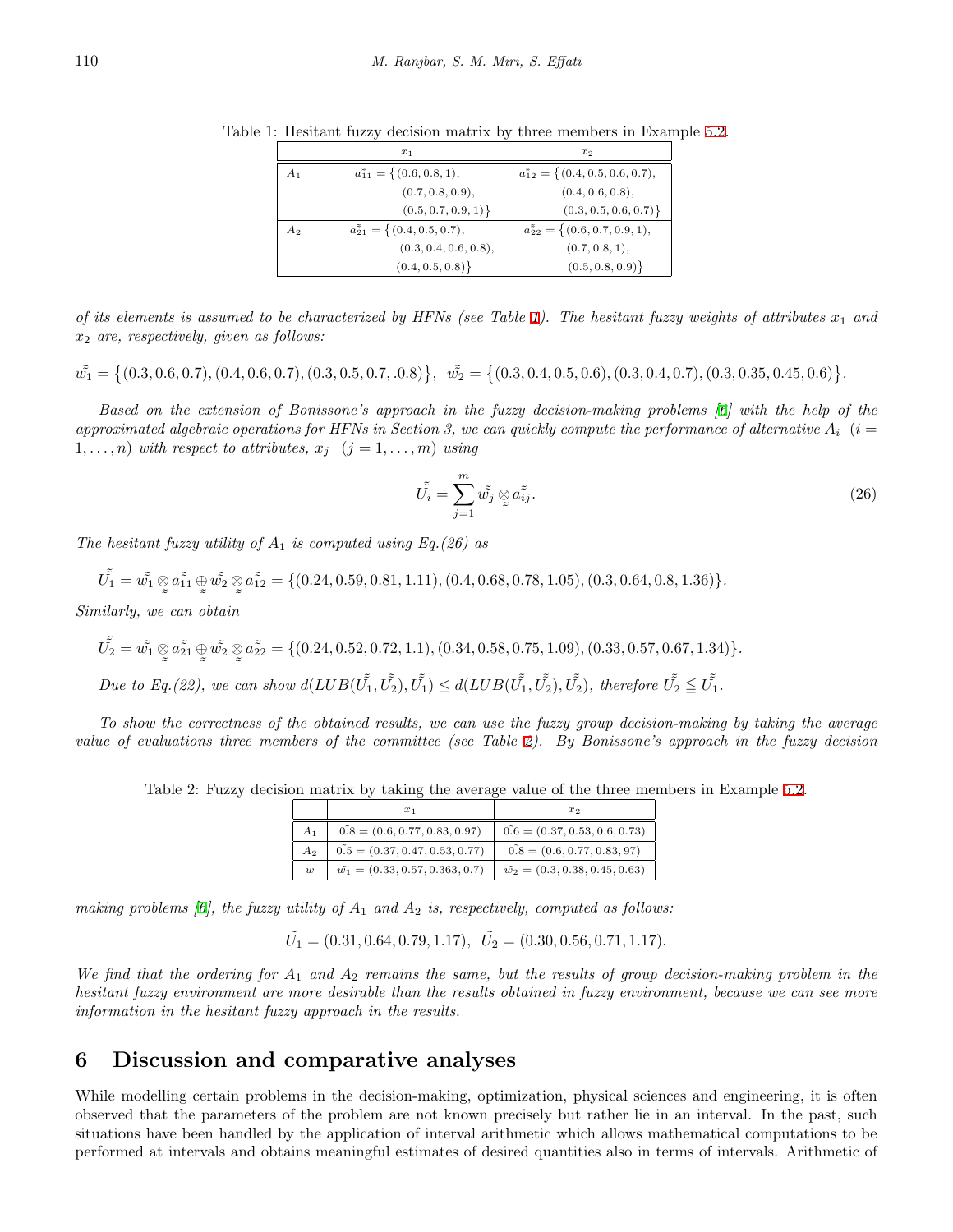fuzzy numbers can be taken as a generalization of the interval arithmetic where rather than considering intervals at one level only, several levels in [0*,* 1] are considered. HFNs are the major generalization of fuzzy numbers to describe situations in which they permit the membership degree of an element of a set to be represented in several possible values between 0 and 1.

In the different applications for HFNs, hesitant fuzzy arithmetic operations can be perform in order to solve mathematical equations that use HFNs. Thus, using a suitable arithmetic for these numbers is very important. According to Definition [2.10](#page-3-2) an HFN is a special type of HFSs. In many studies, the members from elements of the HFSs got some values in the interval [0,1] with a discrete and finite reference set of *X*, but in this paper for an HFN we use a and infinite reference set of *X* on the real numbers.

In this paper, we use the extension principle in HFSs for the new arithmetic operation, which has the following advantages:

- (1) Reducing the volume of calculations.
- (2) Using the knowledge of experts in all problem-solving processes.
- (3) More effective than the fuzzy approach in group decision-making problems.

For example, for (1), consider an HFLP problem similar to Example [5.1](#page-11-3) with *n* variables and HFNs with characteristic *p<sub>i</sub>* for  $i = 1, 2, \ldots, n$ , based on the binary operation ( $\tilde{\oplus}$ ) in [[34\]](#page-16-0). We have an HFN as an optimal solution with  $p_1 \times p_2 \times \cdots \times p_n$  elements, but by applying the new arithmetic operations  $(\oplus)$  in this paper, we have an HFN as  $\approx$ 

an optimal solution with  $p = \max\{p_1, p_2, \ldots, p_n\}$  elements. Therefore, the new approach significantly reduces the computational volume to determine the optimal solution (see Table [3\)](#page-14-0).

<span id="page-14-0"></span>Table 3: Complexity comparison of the new arithmetic operation with binary operation in [[34](#page-16-0)] in an HFLP problem.

| Methods                       | Binary operation in [34]                  | New arithmetic operation |
|-------------------------------|-------------------------------------------|--------------------------|
| Characteristic of $\tilde{z}$ | $p_1 \times p_2 \times \ldots \times p_n$ |                          |
| Computational volume          | $p_1 \times p_2 \times \ldots \times p_n$ | $(n-1)p$                 |

Table [4](#page-14-1) shows a complexity comparison for the binary operation in [[34\]](#page-16-0) with the new arithmetic operations on the HFDM problem similar to Example [5.2](#page-12-3), based on the extension of Bonissone's approach in the fuzzy decision-making problems [\[6](#page-15-13)], with *m* attributes, *n* alternatives and HFNs with characteristic *p*. In fact, the information obtained by the new arithmetic operation is the strong hesitant fuzzy subset of the information obtained by the binary arithmetic operation.

<span id="page-14-1"></span>Table 4: Complexity comparison of the new arithmetic operation with binary operation in [[34](#page-16-0)] in an HFDM problem.

| Methods                 | Binary operation in [34] | New arithmetic operation |
|-------------------------|--------------------------|--------------------------|
| Characteristic of $U_i$ | $_{.2m}$                 |                          |
| Computational volume    | $n p^{2m}$               | $n(2m-1)p$               |

Tables 3 and 4 show that the new arithmetic operation for HFNs can reduce the computational volume in large-scale problems. This means that if the characteristic of the input HFNs is large or the numbers of operators are large, the use of new arithmetic operation is recommended for hesitant fuzzy arithmetic. In addition, to the calculations with HFNs allow the incorporation of uncertainty on parameters and use the evaluations of various experts.

Also for (2) and (3) in Example [5.2,](#page-12-3) by these arithmetic operations, we use the knowledge of experts in all problemsolving processes, and it is more effective than the fuzzy approach by aggregating the opinions of experts. Generally, the arithmetic calculations on HFNs can be done by two different approaches: (a) The extension principle approach (b) The interval arithmetic approach. In this paper, we use the extension principle approach for this purpose. In later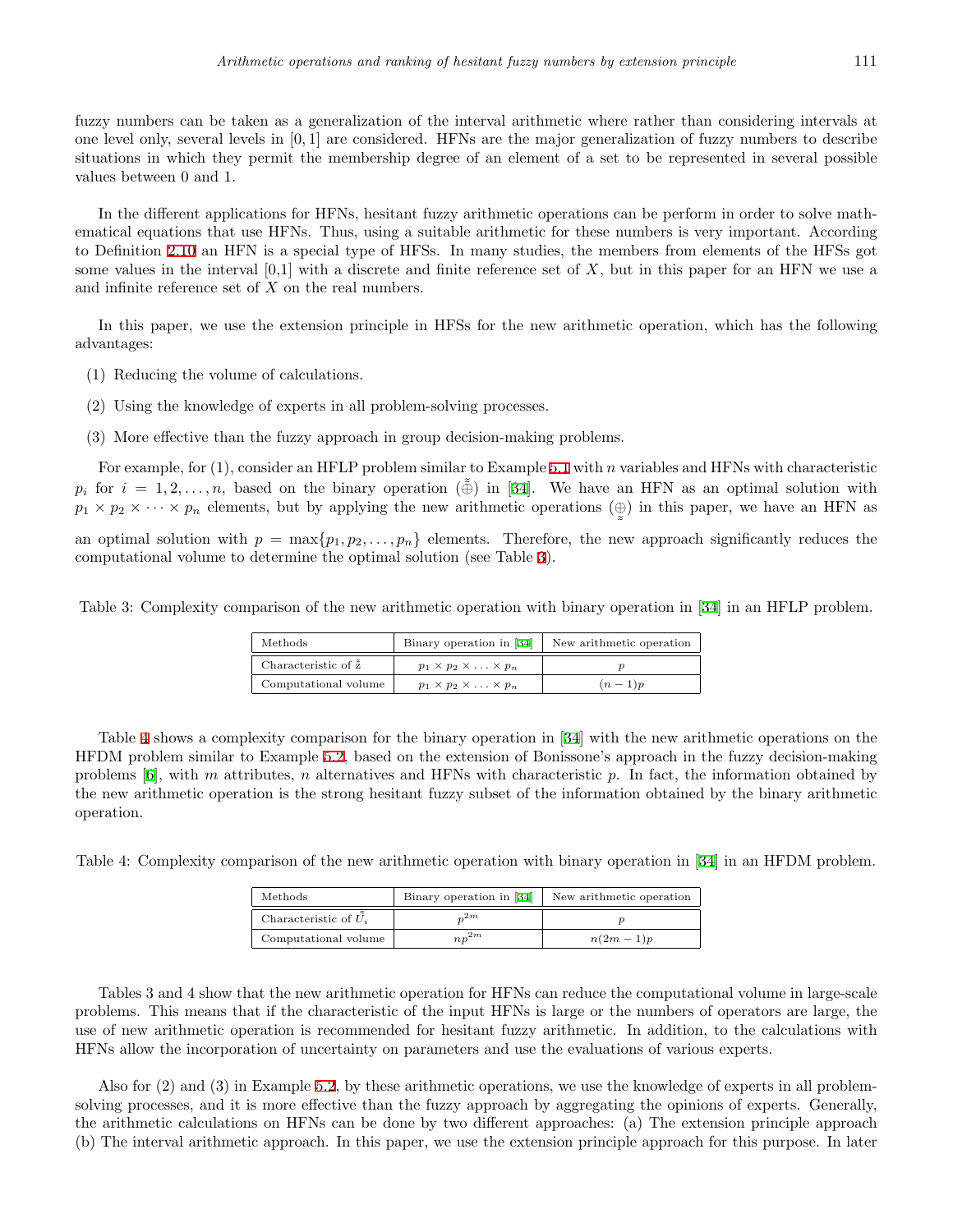studies, the interval arithmetic approach on the  $(\alpha, k)$ -cuts of given HFNs can be investigated. Accordingly, developing computational methods for the implementation of hesitant fuzzy arithmetic operations contributes to the more effective use of HFNs in different applications.

There are many different methods for ordering or comparing the fuzzy numbers. In the same way, given the importance of this issue for HFNs, in this paper, we introduce a meaningful ordering of HFNs by the extension principle which may be required in the final selection of decision options after performing arithmetic operations on HFNs. Due to the existence of various methods in the order of fuzzy numbers, the study and research on the order for HFNs can be an interesting topic in the future.

# <span id="page-15-10"></span>**7 Conclusions**

In this paper, a new arithmetic operations and ordering method on HFNs based on the extension principle were introduced. The selection of proper arithmetic operations and ordering method for HFNs have many applications in different fields such as optimization problems, decision-making problems, expert systems, and so on. In an application, we showed that the new approach reduces the computational volume to obtain optimal solutions in the special case of the HFLP problems. However, this issue can be important in hesitant fuzzy set environments while we use HFNs.

### **Acknowledgement**

The authors wish to express their appreciation for several excellent suggestions for improvements in this paper made by the referees.

# **References**

- <span id="page-15-6"></span>[1] J. C. R. Alcantud, V. Torra, *Decomposition theorems and extension principles for hesitant fuzzy sets*, Information Fusion, **41** (2018), 48-56.
- <span id="page-15-4"></span>[2] A. I. Ban, L. Coroianu, *Simplifying the search for effective ranking of fuzzy numbers*, IEEE Transactions on Fuzzy Systems, **23** (2015), 327-339.
- <span id="page-15-1"></span>[3] S. Bass, H. Kwakernaak, *Rating and ranking of multiple-aspect alternatives using fuzzy sets*, Automatica, **13** (1977), 47-58.
- <span id="page-15-11"></span>[4] C. R. Bector, S. Chandra, *Fuzzy mathematical programming and fuzzy matrix games*, Springer, Berlin, 2005.
- <span id="page-15-12"></span>[5] B. Bede, *Mathematics of fuzzy sets and fuzzy logic*, Springer, Heidelberg, 2013.
- <span id="page-15-13"></span>[6] P. P. Bonissone, *A fuzzy sets based linguistic approach: Theory and applications*, in: M.M. Gupta, E. Sanchez (Eds.), Approximate Reasoning in Decision Analysis, North-Holland, Amsterdam, (1982), 329-339.
- <span id="page-15-7"></span>[7] F. J. Cabrerizo, M. A. Martinez, M. J. Cobo, S. Alonso, E. Herrera-Viedma, *Hesitant fuzzy sets: A bibliometric study*, 5th International Conference on CoDIT, (2018), 659-664.
- <span id="page-15-8"></span>[8] N. Chen, Z. Xua, M. Xia, *Correlation coefficients of hesitant fuzzy sets and their applications to clustering analysis*, Applied Mathematical Modelling, **37**(4) (2013), 2197-2211.
- <span id="page-15-2"></span>[9] C. H. Cheng, *A new approach for ranking fuzzy numbers by distance method*, Fuzzy Sets and Systems, **95** (1998), 307-317.
- <span id="page-15-3"></span>[10] T. C. Chu, C. T. Tsao, *Ranking fuzzy numbers with an area between the centroid point and original point*, Computers and Mathematics with Applications, **43**(1-2) (2002), 111-117.
- <span id="page-15-5"></span>[11] R. Chutia, B. Chutia, *A new method of ranking parametric form of fuzzy numbers using value and ambiguity*, Applied Soft Computing, **52** (2017), 1154-1168.
- <span id="page-15-0"></span>[12] D. Dubios, H. Prade, *Operations on fuzzy numbers*, International Journal of Systems Science, **9** (1978), 613-626.
- <span id="page-15-9"></span>[13] B. Farhadinia, *A series of score functions for hesitant fuzzy sets*, Information Sciences, **277** (2014), 102-110.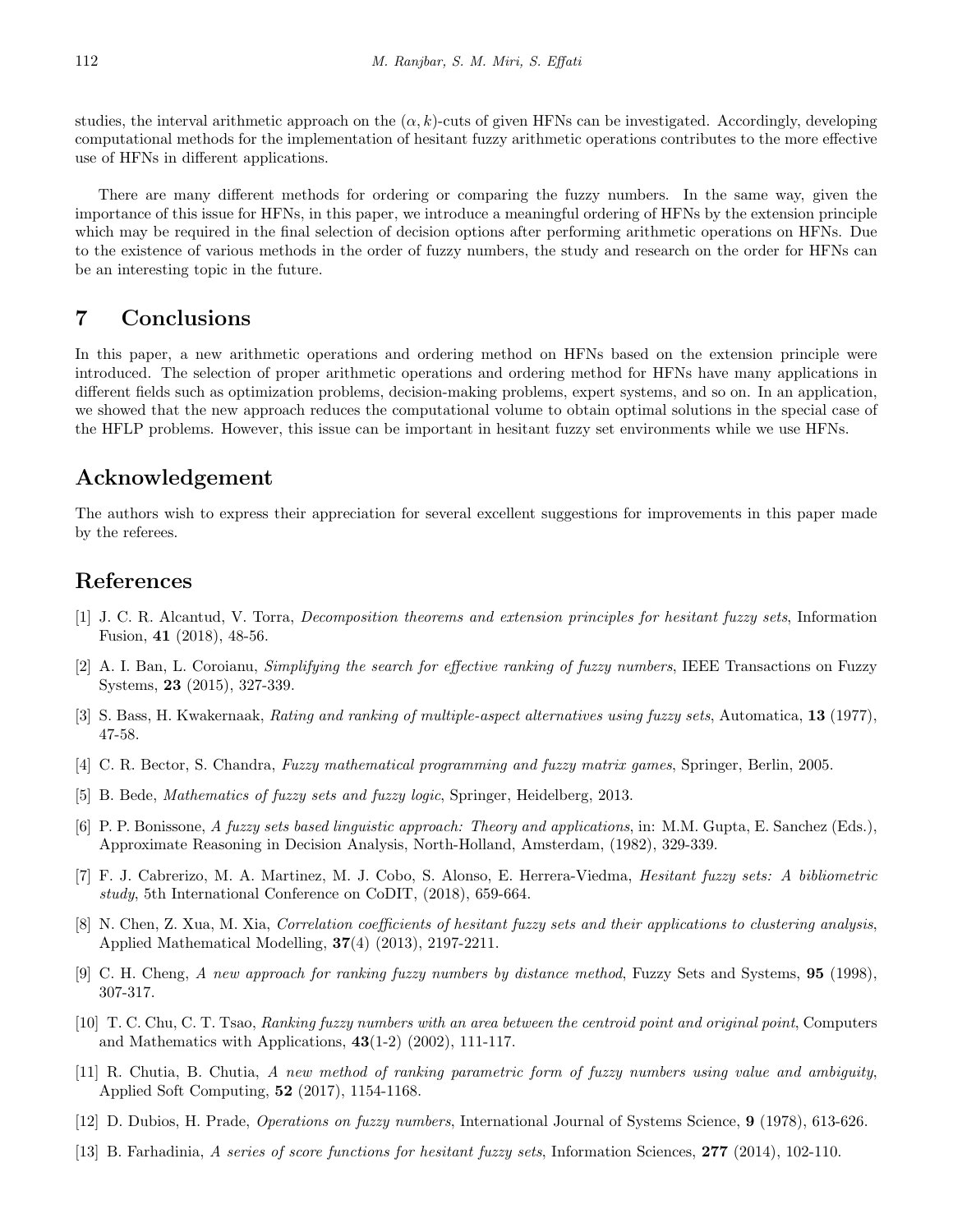- <span id="page-16-8"></span>[14] B. Farhadinia, F. Javier Cabrerizo, E. Herrera Viedma, *Horizontal representation of a hesitant fuzzy set and its application to multiple attribute decision making*, Iranian Journal of Fuzzy Systems, **16**(5) (2019), 1-13.
- <span id="page-16-9"></span>[15] X. Gou, X. Wang, Z. Xu, F. Herrera, *Consensus based on multiplicative consistent double hierarchy linguistic preferences: Venture capital in real estate market*, International Journal of Strategic Property Management, **24** (2019), 1-23.
- <span id="page-16-10"></span>[16] X. Gou, Z. Xu, *Double hierarchy linguistic term set and its extensions: The state of the art survey*, International Journal of Intelligent Systems, **36**(2) (2021), 832-865.
- <span id="page-16-11"></span>[17] X. Gou, Z. Xu, H. Liao, *Group decision making with compatibility measures of hesitant fuzzy linguistic preference relations*, Soft Computing, **23** (2019), 1511-1527.
- <span id="page-16-12"></span>[18] X. Gou, Z. Xu, W. Zhou, *Interval consistency repairing method for double hierarchy hesitant fuzzy linguistic preference relation and application in the diagnosis of lung cancer*, Economic Research-Ekonomska Istrazivanja, **34**(1) (2021), 1-20.
- <span id="page-16-6"></span>[19] P. Grzegrorzewski, *The Hamming distance between intuitionistic fuzzy sets*, in: The Proceeding of the IFSA 2003 World Congress, ISTANBUL, 2003.
- <span id="page-16-18"></span>[20] X. Gu, Y. Wang, B. Yang, *A method for hesitant fuzzy multiple attribute decision making and its application to risk investment*, Journal of Convergence Information Technology, **6**(6) (2011), 282-287.
- <span id="page-16-1"></span>[21] M. Hanss, *Applied fuzzy arithmetic*, Springer, Berlin, Germany, 2005.
- <span id="page-16-3"></span>[22] R. Jain, *A procedure for multiple-aspect decision making using fuzzy sets*, International Journal of Systems Science, **8**(l) (1977), 1-7.
- <span id="page-16-2"></span>[23] A. Kaufmann, M. M. Gupta, *Introduction to fuzzy arithmetic: Theory and applications*, Van Nostrand Reinhold, New York, NY, USA, 1991.
- <span id="page-16-20"></span>[24] G. J. Klir, B. Yuan, *Fuzzy sets and fuzzy logic, theory and applications*, Prentice Hall PTR, 1995.
- <span id="page-16-7"></span>[25] D. F. Li, *A ratio ranking method of triangular intuitionistic fuzzy numbers and its application to MADM problems*, Computers and Mathematics with Applications, **60** (2010), 1557-1570.
- <span id="page-16-13"></span>[26] C. Li, H. Zhao, Z. Xu, *Hesitant fuzzy psychological distance measure*, International Journal of Machine Learning and Cybernetics, **11** (2020), 2089-2100.
- <span id="page-16-17"></span>[27] H. Liao, Z. Xu, *Extended hesitant fuzzy hybrid weighted aggregation operators and their application in decision making*, Soft Computing, **19**(9) (2015), 2551-2564.
- <span id="page-16-14"></span>[28] H. Liu, L. Jiang, *Optimizing consistency and consensus improvement process for hesitant fuzzy linguistic preference relations and the application in group decision making*, Information Fusion, **56** (2020), 114-127.
- <span id="page-16-4"></span>[29] A. Mahmodi Nejad, M. Mashinchi, *Ranking fuzzy numbers based on the areas on the left and the right sides of fuzzy number*, Computers and Mathematics with Applications, **61**(2) (2011), 431-442.
- <span id="page-16-5"></span>[30] H. B. Mitchell, *Ranking intuitionistic fuzzy numbers*, International Journal of Uncertainty, Fuzziness and Knowledge Based Systems, **12** (2004), 377-386.
- <span id="page-16-15"></span>[31] J. A. Morente-Molinera, F. J. Cabrerizo, J. Mezei, C. Carlsson, E. Herrera-Viedma, *A dynamic group decision making process for high number of alternatives using hesitant fuzzy ontologies and sentiment analysis*, Knowledge-Based Systems, **195** (2020), 105657.
- <span id="page-16-19"></span>[32] M. Ranjbar, S. Effati, *Symmetric and right-hand-side hesitant fuzzy linear programming*, IEEE Transactions on Fuzzy Systems, **28**(2) (2020), 215-227.
- <span id="page-16-16"></span>[33] M. Ranjbar, A. V. Kamyad, S. Effati, *Fuzzy classification as a decision making problem in hesitant environments*, International Journal of Information and Decision Sciences, **11**(1) (2019), 22-35.
- <span id="page-16-0"></span>[34] M. Ranjbar, S. M. Miri, S. Effati, *Hesitant fuzzy numbers with* (*α, k*)*-cuts in compact intervals and applications*, Expert Systems with Applications, **151** (2020), 113363.